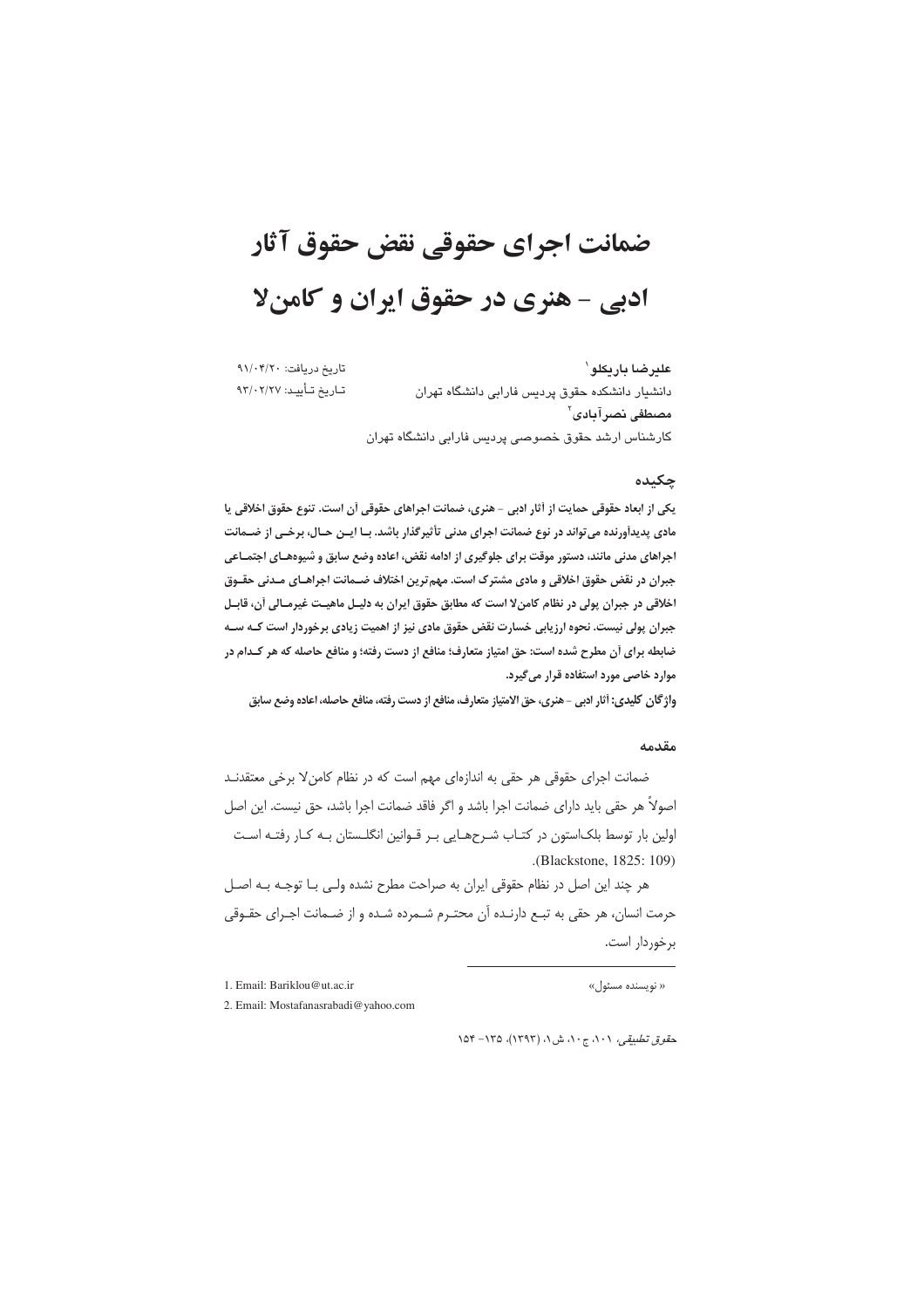۱۳۶ علیرضا باریکلو و مصطفی نصرآبادی

در حقوق كامنٍ لا ضمانت اجرا گاهي از حيث اجـراي قــانون مترتـب شــده كـه اصــطلاحاً ضمانت اجرای حقوقی` معروف است و گاهی به لحاظ اعاده وضعیت سابق و حیثیت جبرانـی آن است که از واژه جبران<sup>۲</sup> استفاده میشود. جبران در معنای وسیع عبارت از صـلاحدید دادگـاه بـه الزام به اجرای حق یا پیشگیری از یک تخلف است و در مفهوم خاص به معنای ترمیم خـسارت است که جبران مدنی نامیده می شود (Garner, 2004: 1320). در معنای بسیار خاص، پرداخت خسارت مالی است. به هر حال، نقض حقوق ادبی – هنری دارای ضمانت اجرا به معنـای عـام و جبران به معنای خاص است. در حقوق ایران، مواد ۲۳ تــا ۳۲ قــانون حمایـت حقــوق مؤلفــان و مصنفان و هنرمندان ّ از ضمانت اجراهای مختلف نام برده که با ضمانت اجراهای مدنی مقرر در حقوق كامنٍ لا مورد بررسي تطبيقي قرار مي گيرد.

از آنجا که ضمانت اجراهای مدنی در نظام حقوقی کامن لا دارای دستهبندی خاصی است، برای روشن شدن موضوع، ابتدا انواع ضمانت اجراهای مدنی و سـیس نـوع متناسـب بـا نقـض حقوق اخلاقی و مادی آفرینش های ادبی – هنری بررسی می شود.

# ١- اقسام جبران ها

در حقوق كامنٍ لا ضمانت اجراهاي مدني به يرداخت خسارت، ٌ الزام به رعايت مفـاد حــق، دستور ( قرار منع <sup>۵</sup> و جبران اعلانی، <sup>۶</sup> تقسیم شده، به این بیـان کـه دادگـاه در احکـام اعلانـی <sup>۷</sup>، وضعيت يا حق شخص را به عنوان جبران اعلام مي كنـد (Fischer, 1999: 859) ^. در حقــوق قراردادها نيز مي¤وان از ضمانت اجراهايي چون فـسخ قـرارداد،<sup>۹</sup> اجـرتالمثـل<sup>٠٠</sup> و اجـراي عـين تعهد'` نام برد (Ashworth, 2013: 39).

در حقوق ایران، هر چند این دستهبندی انجام نشده و برخـی جبـران را مـشروط بـه ورود ضرري به شخص دانستهاند (انصاري و طاهري، ۱۳۸۴: ۷۸۱/۲). ولي مي تـوان پرداخـت مثـل و

<sup>1.</sup> Sanction

<sup>2.</sup> Remedy

٣. در ادامه به جهت اختصار، از اين قانون تحت عنوان قانون حمايت از حقوق مؤلفان ياد مي شود.

<sup>4.</sup> damages

<sup>5.</sup> Injunction 6. declaratory relief

<sup>7.</sup> declaratory judgment

<sup>8.</sup> See: Anthony Papamatheos, Perspectives on declaratory relief, Federation Press, 2009.

<sup>9</sup> Rescission

<sup>10.</sup> quantum meruit

<sup>11.</sup> specific performance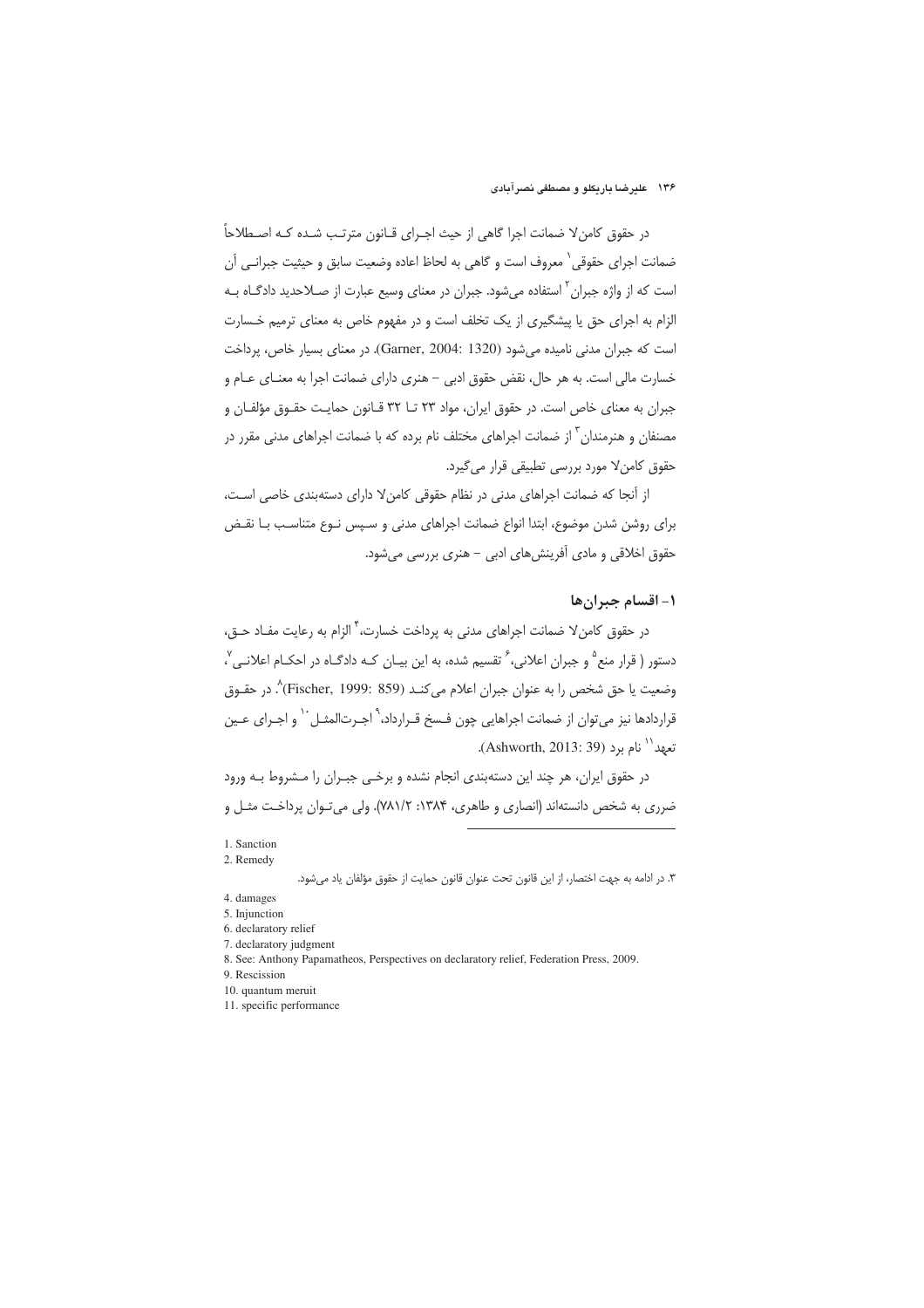قیمت در ماده ۳۱۱ ق.م، اعاده وضع سابق در ماده ۳۲۹ ق.م، خسارت فوت نفع در بند ۲ ماده ۹ ق.آ.د.ک، خسارت تفویت منفعت، خیارات در مواد ۴۴۴–۳۹۷ ق.م، الزام به انجام قرارداد در مـاده ۲۳۷ ق.م، انجام قرارداد به هزینه متعهد در مـاده ۲۳۹ ق.م، اجـرتالمثـل در مـواد ۴۹۴، ۵۰۱ و ۵۱۵ ق.م و در غیر قراردادها مواد ۳۳۶ و ۳۳۷ ق.م را نام برد. برخی از این ضمانت اجراهـا عـام است که قابل استفاده می باشند. علاوه بـر ایـن، نویـسندگان حقـوق کـامنٍ لا انـواع مختلفـی از خسارات ارائه دادهاند که از حیث هدف می توان آن را به دو نوع ترمیمی و بازدارنده تقـسیم نمـود كه به أن اشاره مى شود.

## ١-١- خسارت ترميمي

خسارت ترمیمی ضمانت اجرایی است که جهت منافع زیان دیده بر ناقض تحمیل مے شـود کـه عمده آن پرداخت خسارت است که از حیث اثباتی به دو نوع معمولی` و ویژه<sup>۲</sup> تقسیم شده است.

خسارات معمولي، مالي است كه توسط دادگاه به علت نقض قرارداد يا حق غالباً تعيين مـي شــود. این نوع خسارت به تبع نقض، مفروض ولی مبلغ آن با نظـر دادگـاه اسـت (Meena, 2008: 295). خسارات ويژه معمولاً در قبال صرف نقض قرار نمي گيرد، بلكه خواهان بايد به طور خـاص آن را از دادگاه مطالبه و اثبات نماید (Ibid). در حقوق ایران واژه خسارت بر این نوع خسارت صادق است.

خسارت ویژه از حیث مرجع تعیین کننده مقدار آن به دو نوع توافقی ؓ و قابل تعیـین توسـط دادگاه<sup>۳</sup> تقسیم شده است. خسارات توافقی در ضمن قرارداد بر مقدار آن توافق شـده کــه نــاقض باید آن را به طرف دیگر پرداخت کند (Singh, 2010: 5). در حقوق ایران نیز طبق ماده ٢٣٠ ق.م می توان بر این نوع خسارت توافق کرد و اگر ناقض پرداخت نکنـد، متعهدلـه مـی توانـد از دادگاه آن را مطالبه کند. خسارات قابل تعیین خسارتی است که از دادگاه تعیین مقدار آن مطالبه می شود و دادگاه با توجه به اوضاع و احوال هر پرونده میزان آن را مشخص می نمایـد. خواهـان باید اوضاع و احوالی را که تأثیر در میزان زیان دارد، اثبات نماید (Ibid).

همچنین خسارت از حیث نوع حقوق نقض شده به دو نوع مالی و غیرمالی<sup>۵</sup> تقـسیم شـده؛ خسارت غیرمالی جبرانی است که به علت نقض حقوق اخلاقی یا غیرمـالی، خواهـان از خوانـده

- 1. general damages
- 2. Special damage
- 3 Liquidated damages
- 4. Unliquidated damages
- 5. Hedonic damages.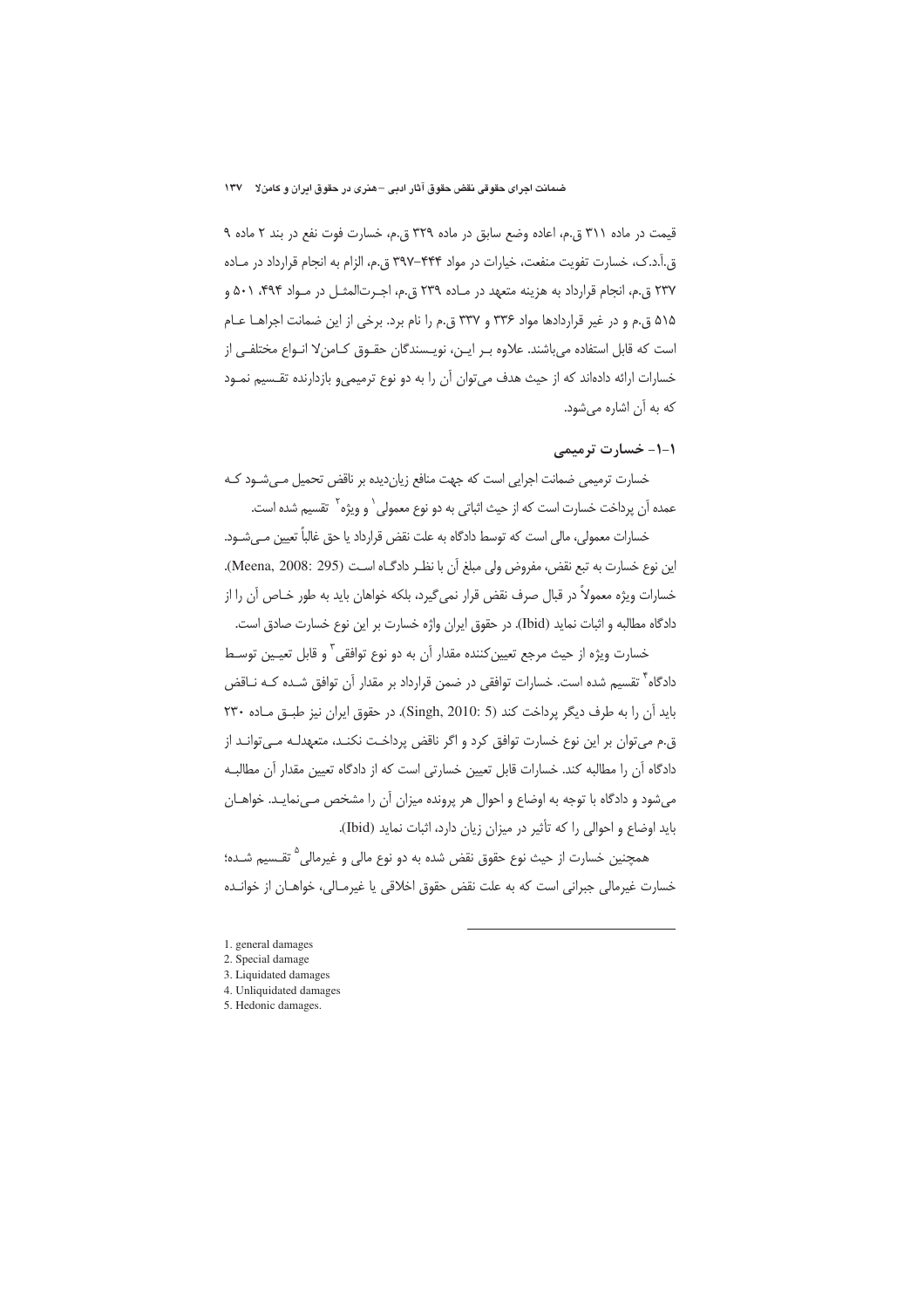مطالبه می کند. در حقوق اسلامی در توجیه این نوع خسارت می توان به ادله حرمت ایــراد ضــرر به دیگری، ماننـد قاعـده لاضـرر بـه ایـن معنـا کـه نهـی دلالـت بـر ممنوعیـت اضـرار کنـد (الـشريعه الاصـفهاني، بـي تـا: ۲۵–۲۸)؛ و ادلـه ممنوعيـت اذيـت و آزار ديگـرى اسـتناد كـرد (المحمودي، ١٣٨۵: ١٣١/٨) ؛ (حر عاملي، ١۴١۴: ٢٤٣/١٢).

با این حال، تحقق دین در ذمه مسئول، مستلزم از بین بردن منـافع مـشروع اسـت کـه احراز آن در زیان معنوی میسر نیست. مگر اینکه بتوان از ادله دیگر مانند، ادله تعزیـر، عامـل زیان را ملزم به پرداخت مبلغی به زیان دیده کرد، مشروط بر اینکـه حـاکم بـر امـوال خوانـده ولايت داشته باشد. اين مبلغ به عنوان جبران مالي به زيان ديده داده نمي شود، بلكـه تكليفـي مالی است که دادگاه برای ترمیم زیان معنوی معین میکند. از آنجا که این حکم منحصر بـه پرداخت پولی نیست، دادگاه می تواند متناسب با وضعیت عامل زیان و زیان دیده نوع و میـزان آن را تعیین نماید.

#### 1-2- خسارت بازدارنده

خسارات بازدارنده خسارتی است که هدف آن اصلاح رفتار شخص مسئول است تـا دوبـاره مرتکب فعل آن را تکرار نکند. این نوع خسارت به عناوینی چون اسمی یا سمبولیک، ٰ تنبیهـی، ٚ جريمه" و نيز خسارت اهانتآميز<sup>"</sup> كه هدف آن اصلاح رفتار خواهان است تعبير شده كـه بـه آن اشاره م*ی*شود.

خسارات اسمی یا سمبولیک در مواردی است که زیانی از نقض به پدیدآورنـده وارد نـشده ولی دادگاه مبلغ ناچیزی به عنوان خسارت برای خواهان در نظـر مـی¢یـرد. هـدف از ایـن نـوع خسارت صرفاً اعلان حقانیت خواهان در دعوا است. این نوع خسارت در نظام حقوقی کـامن۷ از اهمیت ویژهای برخوردار است، زیرا اثبات نقض یا تخلف و پرداخت خسارت حتی اگر اندک باشد، موجب کاهش اعتبار اشخاص می شود که در آینده کاری آنها مؤثر است. در خسارات تنبیهی، هدف تنبیه عامل زیان است تا موجب عبرت او شود و غالباً در حوزه مسئولیت مدنی در مـواردی است (Sharma, 2010: 120)؛ كه ساير خسارات ناچيز بوده و خوانده عمداً يا به تقصير سنگين و در حکم عمد فعل زیانبار را مرتکب شده باشد.

- 2. Exemplary damages, Punitive damages
- 3. Penalty
- 4. Contemptuous damages

<sup>1.</sup> Nominal damages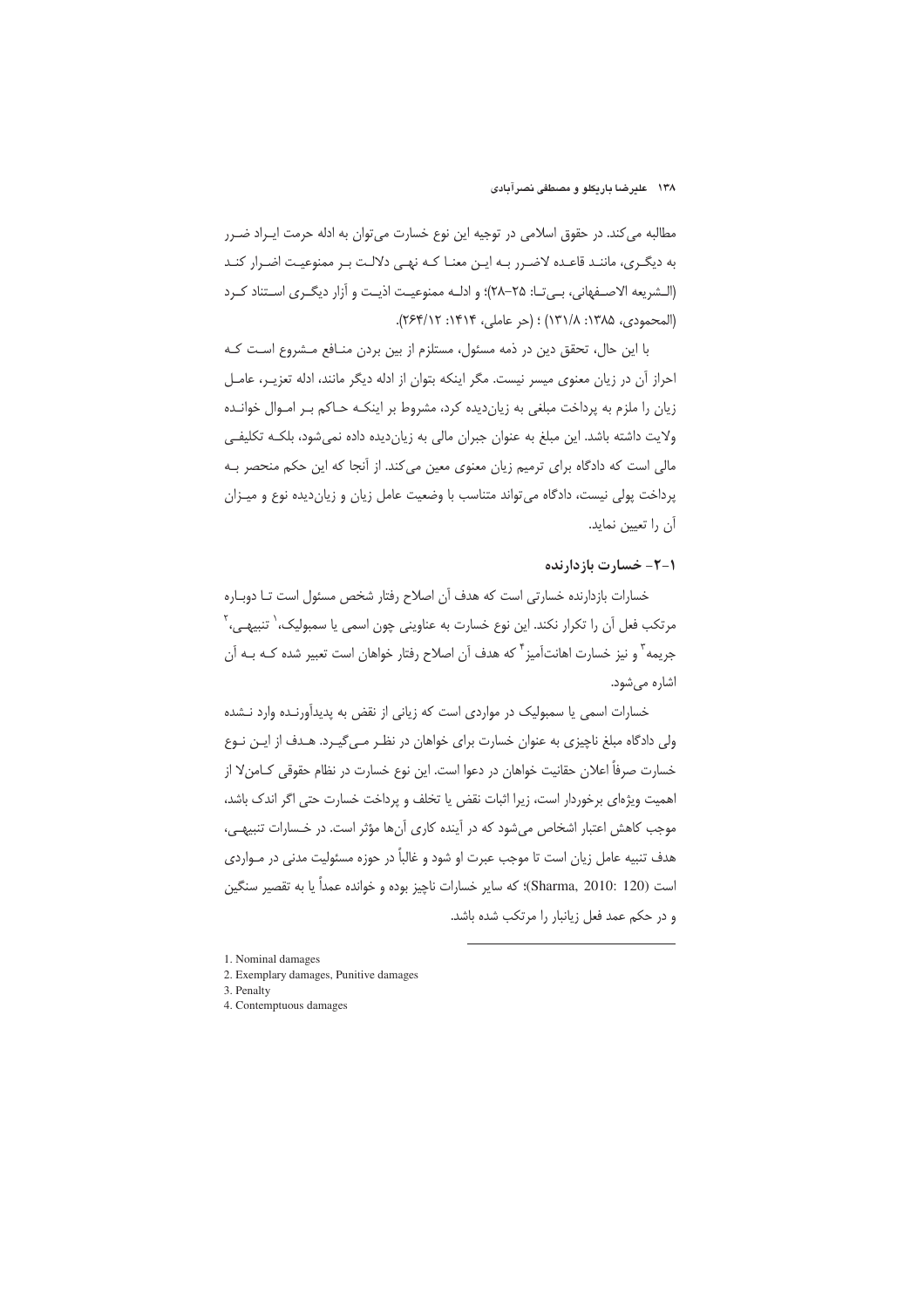جريمه غالباً در مواردي است كه مقدار خسارت توافقي با نقض ناقض مناسب نباشد، دادگاه مبلغی را مورد حکم قرار میدهد که هدف از آن، صرف جبران نیست، بلکه بیشتر جنبـه جریمـه خوانده دارد. در گذشته، دیدگاه دادگاه کامنٍ لا این بود که در چنین مواردی طرفین باید به میزان قابل پرداخت یا متعارف توافق کنند، ولی دادگـاه انـصاف دیـدگاه متفـاوتی داشـت و در چنـین مواردی برای وادار کردن طرف مقابل به اجرای قرارداد به مبلغ مازاد جهت نقض قـرارداد حکـم می نمود که جنبه جریمه داشت (Ibid).

خسارات اهانتآمیز در مواردی است که دادگاه مبلغ بسیار نـاچیزی بـرای خواهـان مقـرر می کند که هدف از آن، اصلاح رفتار خواهان است، این حکم متضمن دو نکته است. یکی اینکه خواهان از نظر حقوقی ذی حق شناخته شده و دیگر اینکه دعوای مزبور نبایـد از طـرف خواهـان مطرح می شد (Reid, 2013: 2) این نوع خسارت نیز به صورت اسمی و سمبولیک است با ایـن تفاوت که به دلیل ناچیز بودن خواسته از خواهان انتظار می رفت که اقامه دعوا نکند. لـذا مقــدار خسارت به قدری کم مورد حکم قرار می گیرد که عرفاً توهین به خواهان قلمداد شود. در حقــوق اسلام با توجه به كرامت و حرمت انسان كه جنبه حق|لهى دارد، اين نوع خسارت مشروع نيست و هيچ کس نمي تواند به ديگري اهانت کند. به هر حال دادگاه مي تواند هر کدام از اين انواع را با توجه به اوضاع و احوال پرونده مورد حکم قرار دهد.

# ۲– شیوههای جبران مناسب با نقض حقوق آثار ادبی – هنری

شیوههای جبران متناسب با نقض حقوق متعلق به آفرینشهای ادبی – هنـری یکـی از مباحث مهم است که برای شناخت آن باید زیانهای وارده و چگونگی اثبات هر کدام بررسی شود. نقض حقوق اخلاقی گاهی صرفاً موجب زیان معنوی است و موجب ورود ضرر مالی بـه پدیدآورنده نیست. نقض حقوق مادی نیز گاهی همراه با زیان مالی است، مثلاً ارزش مالی اثر کاهش پیدا می کند و گاهی موجب ورود ضرر به پدیدآورنده نمیشـود و حتـی ممکـن اسـت منافع بیشتری برای او داشته باشد. در این فرض تنها حقبی از حقـوق انحـصاری پدیدآورنـده نقض شده است.

همحنين لازم است وضعيت اثر متضمن نقض نيز روشن شود. زيرا نقيض أف ريش هياي ادبی – هنری در قالب فیزیکی صورت میگیرد و چون آن ماهیت مـادی دارد و نقـض حقـوق یدیدآورنده در آن مجسم شده، بررسی ماهیت حقوقی و آثار مترتب بر آن نیز ضروری است.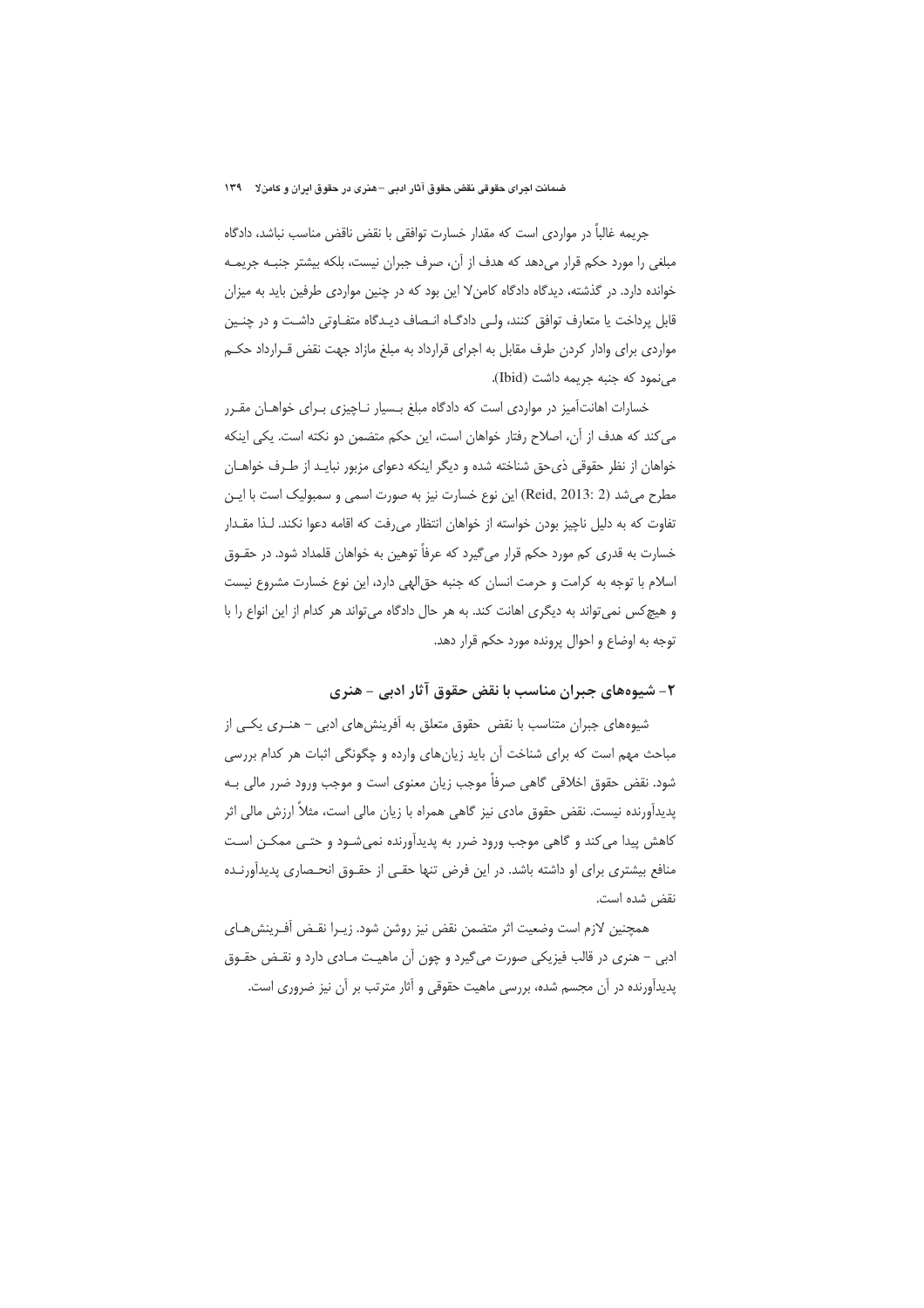#### ۱۴۰ علیرضا باریکلو و مصطفی نصرآبادی

#### ٢-١- شيوه جبران نقض حقوق اخلاقي

حقوق اخلاقی از حقوق مربوط به شخصیت است که نقض آن موجـب ورود آسـیب بـه شخصیت پدیدآورنده می شود، اگر چه مواردی را می توان تصور کرد که نقـض موجـب زیـان معنوی نشود. با این حال، در انگلستان شیوههای مختلفی برای جبران نقـض وجـود دارد کـه یکی از آن ها «قرار الزام خوانده»<sup>۱</sup> است. یعنی دادگاه خوانده را ملزم به انجام یا تـرک امـری می:ماید. مثلاً دستور دهد که نام پدیدآورنده بر آثار باقی مانده و بر آثاری هـم کـه در آینـده تکثیر می شوند درج شود. گاهی «قرار منع»<sup>۲</sup> از ادامه نقض حقوق اخلاقی جلوگیری می *ن*ماید .(Bainbridge, 2009: 135)

شیوه جبران خسارت نیز مورد استفاده قرار می گیرد، زیرا حقــوق اخلاقــی اگــر چــه منــافع اقتصادی ندارند ولی از حمایت قانونی بهرهمند هستند که در صورت نقض، همچون سایر حقوق قانونی، باید خسارت پرداخت شود. خسارت پرداختی از نوع خسارت معمولی است و میزان آن به صلاحدید دادگاه است (Ibid). در حقوق ایران برای تعیین شیوههای جبـران مناسـب بـا نقـض حقوق اخلاقی باید به ماهیت ضرر وارده توجه شود؛ اگر نقض حقوق اخلاقـی بـا زیـان معنــوی همراه باشد، اصل، لزوم جبران زيان وارده است ولي با توجه به طبيعت خسارات معنـوى جبـران آن نیز خاص خواهد بود که در ماده ۲۹ قانون حمایت از حقوق مؤلفان و ماده ۹ قانون ترجمـه و تکثیر کتب و نشریات و آثار صوتی ؓ، صدور دستور موقت برای جلوگیری از ادامه نقض پیش بینی شده است.

همچنین با توجه به ماده۳۲۹ ق.م و قواعد مربوط بـه غـصب، مـی تـوان حکـم بـه اعـاده وضعیت سابق داد. بنابراین، اگر اثر پدیدآورندهای به دیگری منتسب شود، دادگاه می تواند ناقض را به انتساب اثر به پدیدآورنده و اعاده وضعیت سابق ملزم نماید یا اگر تمامیت اثری مورد نقـض قرار گیرد، با صدور دستور موقت از نشر و توزیع آن جلوگیری کند یا دستور بـه جمـع[َوری آثـار موجود در بازار دهد. از شیوههای اجتماعی جبران نیز می توان استفاده کرد، مثلاً مطابق ذیل ماده ۱۰ ق. م.م « دادگاه می تواند … حکم به رفع زیان از طریق الزام به عذر خواهی و درج حکـم در جراید و امثال آن نماید. لذا در ماده ۲۷ قانون حمایت از حقوق مؤلفان به خواهان اجازه داده شده که درج حکم محکومیت خوانده را در یکی از روزنامهها درخواست کند.

<sup>1.</sup> Mandatory injunction

<sup>2.</sup> Prohibitory injunction

۳. در ادامه به جهت اختصار، از این قانون تحت عنوان قانون ترجمه و تکثیر کتب یاد می شود.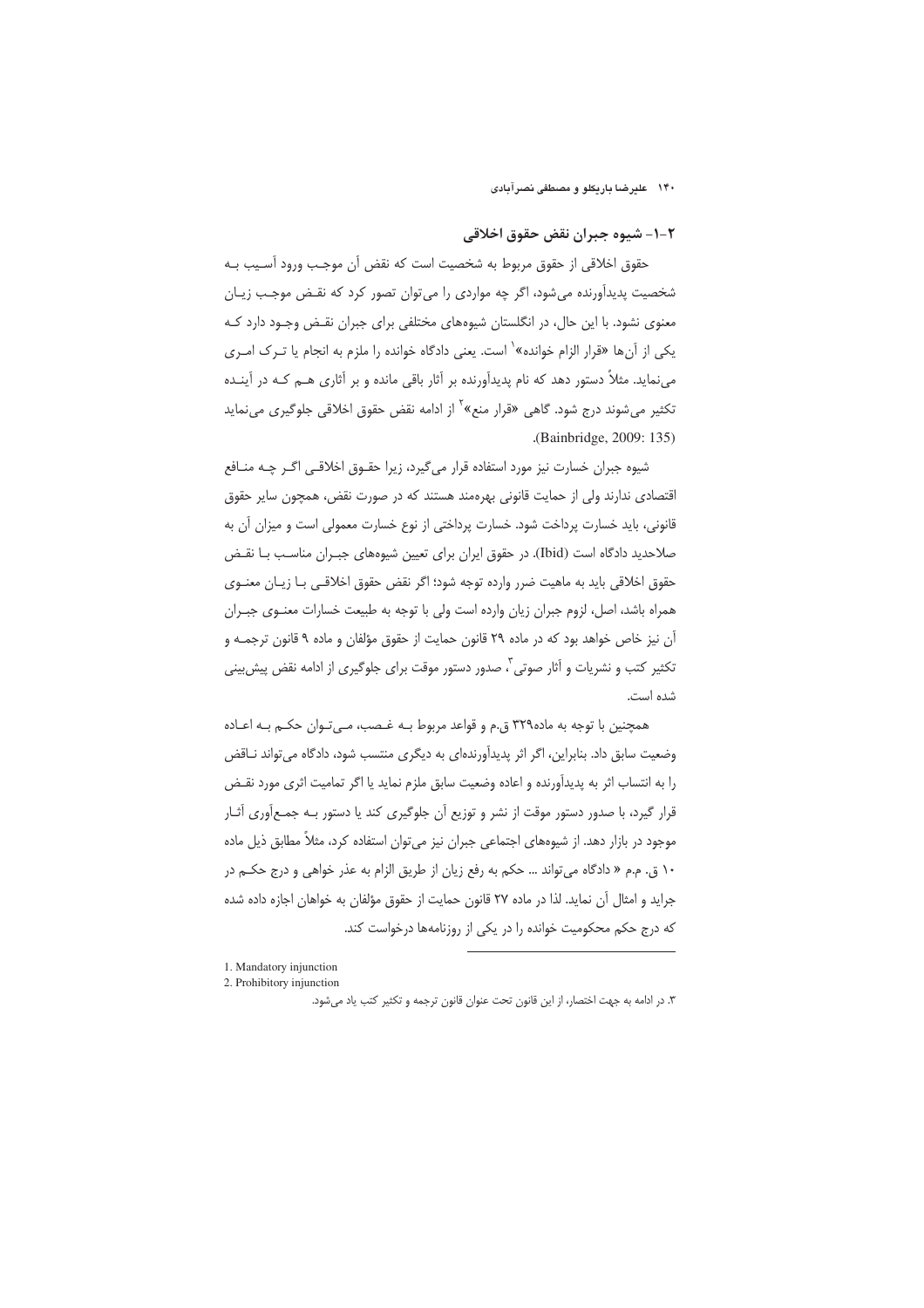اما در حقوق ایران جبران خسارت از طریــق پرداخـت مبلغــی پــول بــا توجــه بــه طبیعـت زیانهای معنوی که قابل تقویم نیست تا ذمه واردکننده زیان به آن مشغول شود، مشکل است. به عبارت دیگر، مشکل اساسی جبران زیانهای معنوی به وسیله پول این اسـت کـه ایـن گونـه زيانها موضوعاً قابليت بر ذمه قرار گرفتن ندارند، چون عرف خردمندان زيـان رسـاندن بـه هــر مالی را مورد ضمان میدانند و از این رو حکم به جبران خسارت در زیانهای مـالی مـی کننـد و شارع نیز سیره آنان را امضاء کرده است. زیان هـای معنــوی از قبیــل زیــان بــه آزادی، حیثیــت، شهرت و امور عاطفی، اگر موجب تلف مال یا آسیب بدنی شوند می تـوان آن را بـر اسـاس ادلـه ضمان در اموال و نفوس قابل جبران دانست (باریکلو، ۱۳۸۵: ۲۲۴). به عنوان مثـال، اگـر ثابـت شود که نقض حقوق معنوی موجب افسردگی شخص زیان دیده شده یا عارضهای جسمی بـرای او ایجاد نموده زیان مزبور قابل جبران به مال است (ر.ک: صـانعی، ج۲، ۱۳۸۴: ۷۰/۲). یـا اگـر نقض حقوق معنوی به گونهای باشد که به زیان مالی منتهی شود، مثلاً زیان رساندن به شهرت نویسنده مشهور که موجب کاهش فروش آثار او شود، دادگاه می تواند بر اساس ادله ضمان مالی حکم به جبران خسارت کند. هر چند برخی معتقدند جبران مالی بـرای رفـع آثـار زیـان معنـوی مانعی ندارد. مطابق این دیدگاه، کسی که به حیثیت دیگری خدشه وارد کرده، علاوه بر مجازات كيفري، مكلف است هزينههايي را كه جهت اعاده حيثيت طرف مقابل نياز است، يرداخت كنـد (رهپیک، ۱۳۸۷: ۵۰). ولی این، جبران مالی زیان معنوی محسوب نمی شود و جبران اصلی همان اعاده حیثیت می باشد که غیرمالی است.

افزون بر این، از ادله تعزیر می توان شخصی را که با نقض حقوق اخلاقی زیـان معنــوی وارد كرده و حتى مرتكب نقض صرف شده، به يرداخت مبلغى يول تحت عنوان جريمه يا جبران مناسب دیگر ملزم کرد. این تکلیف در نتیجه ارتکاب ناقض به یک عمل حرام است کـه از نظـر فقهـی در مواردی که حدی برای ارتکاب آن تعیین نـشده، مـستوجب تعزیـر اسـت (منتظـری، ۱۴۰۹: ۳۰۵). چون تعزیر صرفاً برای مجازات نیست و می توان از آن بـه عنـوان شـیوهای تکمیلـی در جبـران خسارت استفاده كرد. ارتكاب عمل حرام يا ترك واجب عامل جريمـه اسـت و از ديـدگاه برخـى فقيهان، واجب اعم از واجب شرعي مثل اقامه نماز و يرداخت زكات و واجب عقلي مثل رد امانت و قضای دین است (ابن ادریس الحلی، ۱۴۱۰: ۵۳۵/۳). پس، در مواردی که ارتکاب عمل حـرام موجب تضییع حقوق عمومی (حق الله) شود، تعزیر جنبه کیفری پیدا می کنـد و در مـواردی کـه ارتكاب عمل حرام حقى از حقوق خصوصى افراد (حق الناس) را تـضييع كنـد و از نظـر شـرعى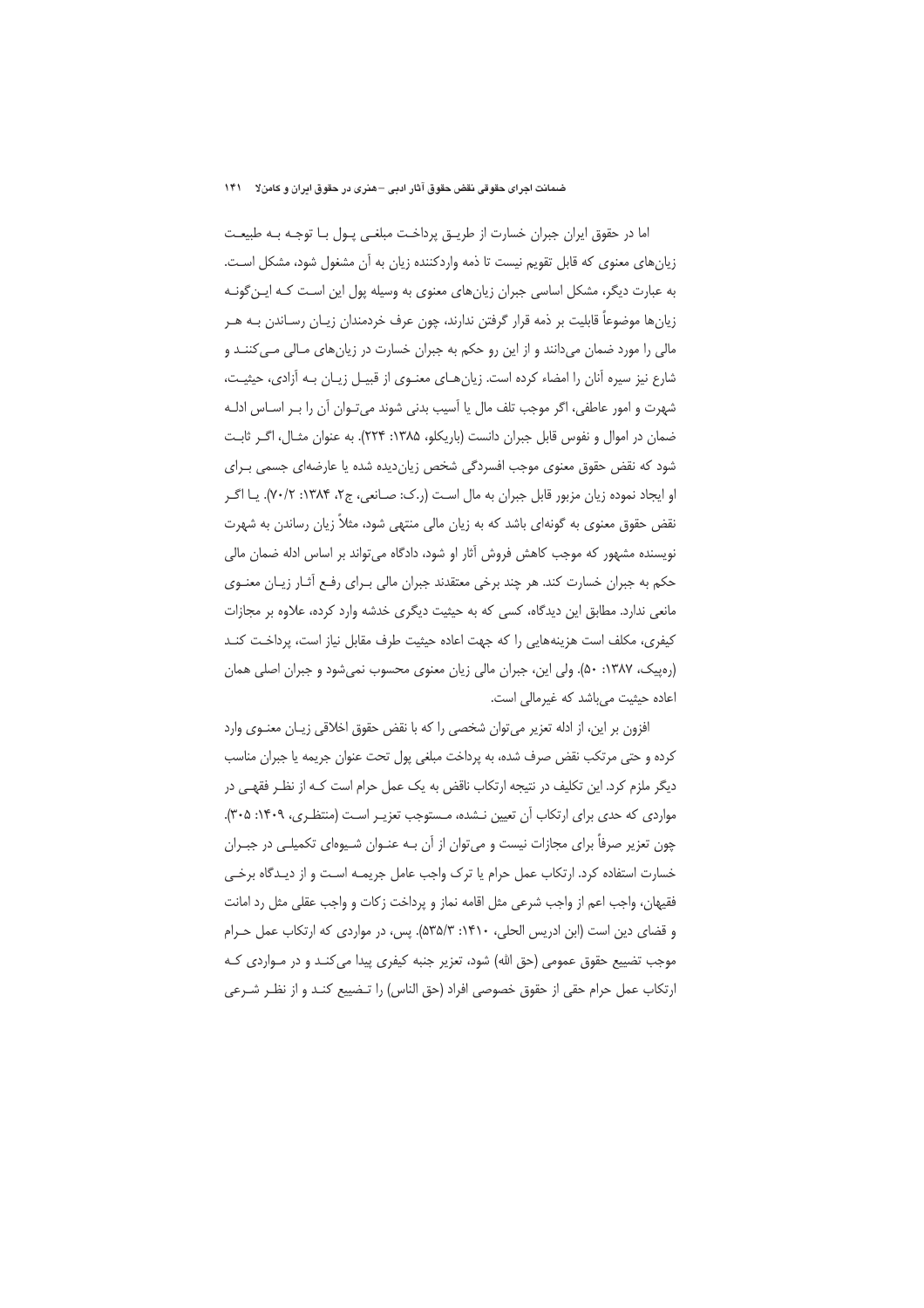#### ۱۴۲ علیرضا باریکلو و مصطفی نصرآبادی

زمینه لازم برای برخی از جبرانها وجود نداشته باشد، تعزیر جنبه جبرانی پیدا می کند. اگر عمـل ارتکابی متضمن تضییع هر دو حق باشد، هر دو جنبه درباره آن جریان دارد. این تحلیل با ویژگی تعزیر که تعیین نوع و میزان آن به دست حاکم میباشد، هماهنگ است.

بنابراین در اعمال تعزیر باید به این نکات توجه شود: اولاً، در تعزیرهایی که بـرای حمایـت از شخص است، اگر ذي حق أن را درخواست نمايد قاضي بايد دعوى او را بيذيرد و تا وقتي كه صاحب حق أن را اسقاط نكرده حاكم نمى تواند او را عفو نمايد، ولى اگر تعزير براى حمايت از حق الله باشد، حاکم شرع مي تواند متخلف را عفو نمايد. ثانياً، در تعزير جبراني، مبلغ تعزير بـه کـسي کـه حـق او تضييع و مورد ظلم واقع شده تعلق مي گيرد، در حالي كه در تعزير حق اللهي، مال به بيتالمـال داده می شود. همچنین تعزیر جبرانی به ارث وارث صاحب حق می رسد (آل عصفور، ۱۴۱۰: ۷/۱).

ثالثاً، در تعزیر جبرانی، تداخل راه ندارد. یعنی به تعداد تکرار ارتکاب عمل مورد نهی تعزیــر صورت مي گيرد. مانند اينكه كسي چند حق اخلاقي پديدآورنــده را نقـض كنـد، امــا در حــق الله تداخل صورت می گیرد. لذا اگر مکلفی چند بار در روز ماه مبارک تظاهر به روزهخواری کند تنها یکبار در مقابل آن تعزیر میشود. ظاهراً در حقوق انگلستان نیز چنین تفکیکی میان موارد نقض حقوق خصوصی افراد و نقض حقوق عمومی وجود دارد. جریمه را میتوان نوعی تعزیـر جبرانـی دانست که به منظور تکمیل خسارت زیاندیده است و مجازات را می توان تعزیر کیفری دانـست كه شخص در نتيجه ارتكاب جرم بايد به دولت پرداخت كند،.

## ٢-٢- شيوه جبران نقض حقوق مادي

با توجه به منافع مادی آفرینشهای ادبی – هنری، طبیعی است که همچون امــوال مــادی مورد تعرض واقع شوند. این تعرض ممکن است از طریق نقض حقوق مـادی صـورت گیـرد. در حقوق ايران به استناد ادله ضمان مالي، مسئوليت مدنى ناقض، ثابت و ملزم به جبـران خـسارت می شود. نحوهٔ جبران مدنی نقض این حقوق، جبرانی است که در تمام زیانهای مالی وجود دارد. با این تفاوت که در زبان وارده به اموال مادی مثلی جبران باید از طریق دادن مثل و در صورت تعذر، از طریق قیمت صورت پذیرد، ولی در آفرینشهای ادبی – هنری به دلیل قیمی بـودن آن، باید قیمت پرداخت شود. در پرداخت قیمت باید به این نکته توجه کرد که حقوق مادی متعـدد و نقض هر یک ممکن است زیان مجزایی به دنبال داشته باشد. مثلاً تلخـیص یـا ترجمـه بـدون مجوز، هر یک نقض حق مجزایی است که در پرداخت خسارت مؤثر است. علاوه بر این، چه بسا نقض حقی بر کاهش حق دیگر نیز اثر داشته باشد که به طور مجزا محاسبه می شود.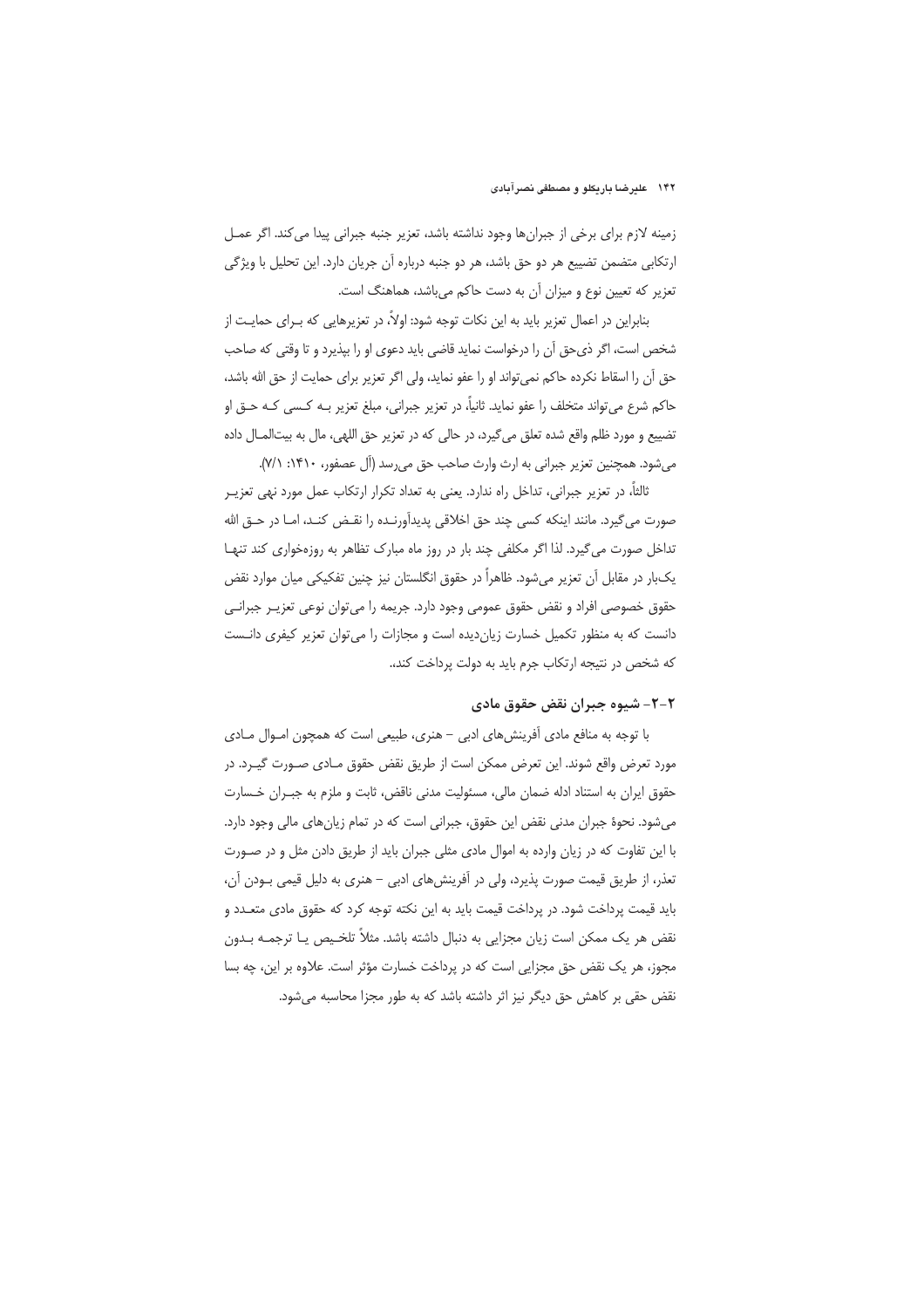علاوه بر جبران پولی، جبرانهای دیگری نیز میتوان برای نقض حقوق مادی پدیدآورنـده در نظر گرفت. به عنوان مثال، صدور دستور موقت مبنـى بـر جلـوگیرى از ادامـه فرآینـد نقـض یا جمع[وری آثار تکثیر شده که در ماده ۲۹ قـانون حمایـت از حقـوق مؤلفـان و مـاده ۹ قـانون ترجمه و تکثیر کتب به آن اشاره شده است. اگر نقـض مـداوم باشـد از بـین بـردن ایـن عامـل بهترین راه جبران است، چـون از بـین بـردن منبـع زیـان عرفـاً نـوعی جبـران خـسارت اسـت (کاتوزیان، ۱۳۷۴: ۰/۱۳۷۱). لذا در مقررات *المجله* به طور تلویحی به این نوع جبران اشـاره شده (كاشف الغطا، ١۴٢٢: ١٣٣/١)؛ و برخي، انهدام مصاديق تكثير غيرمجاز يك يديده فكرى را جبران زيان وارده قلمداد كردهاند (حكمتنيا و عيسائي تفرشي، ١٣٨٣: ١٠٧).

## 3- وضعیت آثار تکثیری غیرمجاز

شرط ضروری نقض أثار ادبی – هنری تجسم أن در قالب فیزیکی است، یعنی زمـانی اثـر ادبی – هنری نقض شده محسوب می شود که نقض مزبور در یک قالب فیزیکی و مادی تجسم يابد و تبعاً اين پرسش درباره وضعيت حقوقي اثر منقوض مطرح مي شود كه به چه كـسى تعلـق دارند و آیا می توان آن را از بین برد؟

فرض بحث در جایی است که پدیدآورنده رضایت بـه عمـل نـاقض نـداده باشـد. زیـرا در صورت رضایت، اثر فیزیکی ایجاد شده مال مـشترک پدیدآورنـده و نـاقض محـسوب مـیشـود (روحانی، ۱۴۱۴: ۲۲۶). لذا باید دید آثار تکثیری ناشی از نقض متعلـق بـه کیـست. آیـا اثـر بـه پدیدآورنده اختصاص دارد و ناقض هیچگونه حقی در آن ندارد یا متعلق به ناقض است و او بایـد حق|لتأليف متعارف يديدآورنده را بيردازد؟ يا يک شرکت قهري ايجاد شده و آثار به عنـوان مـال مشترک به هر دوی نافض و پدیدآورنده تعلق دارد؟

از سویی تکثیر غیرمجاز اثر از موارد غصب است که مطابق ذیل ماده ۳۱۴ ق.م اگر غاصب به مال مغصوب عيني اضافه كند آن عين متعلق به اوست و همچنين از حكم ماده ٣١٣ ق.م كه «هر گاه کسی در زمین خود با مصالح متعلقه به دیگری بنایی بسازد یا درخت غیر را بـدون اذن مالک در آن زمین غرس کند صاحب مصالح یا درخت می¤واند قلع یـا نـزع آن را بخواهـد مگـر اینکه به اخذ قیمت تراضی نمایند» استنباط می شود که آثار مزبور به هیچ *کـد*ام از پدیدآورنـده و ناشر اختصاص ندارد و در صورت عدم تراضی طرفین باید اموال از هم تفکیک شود و نمی تـوان پدیدآورنده را مجبور به دریافت حق|لتألیف کرد. زیـرا مطـابق ایـن مـاده پدیدآورنـده مـی توانـد جداسازی مال خود را درخواست کند. جداسازی در این فرض به دلیل ممزوج شدن مال اعتباری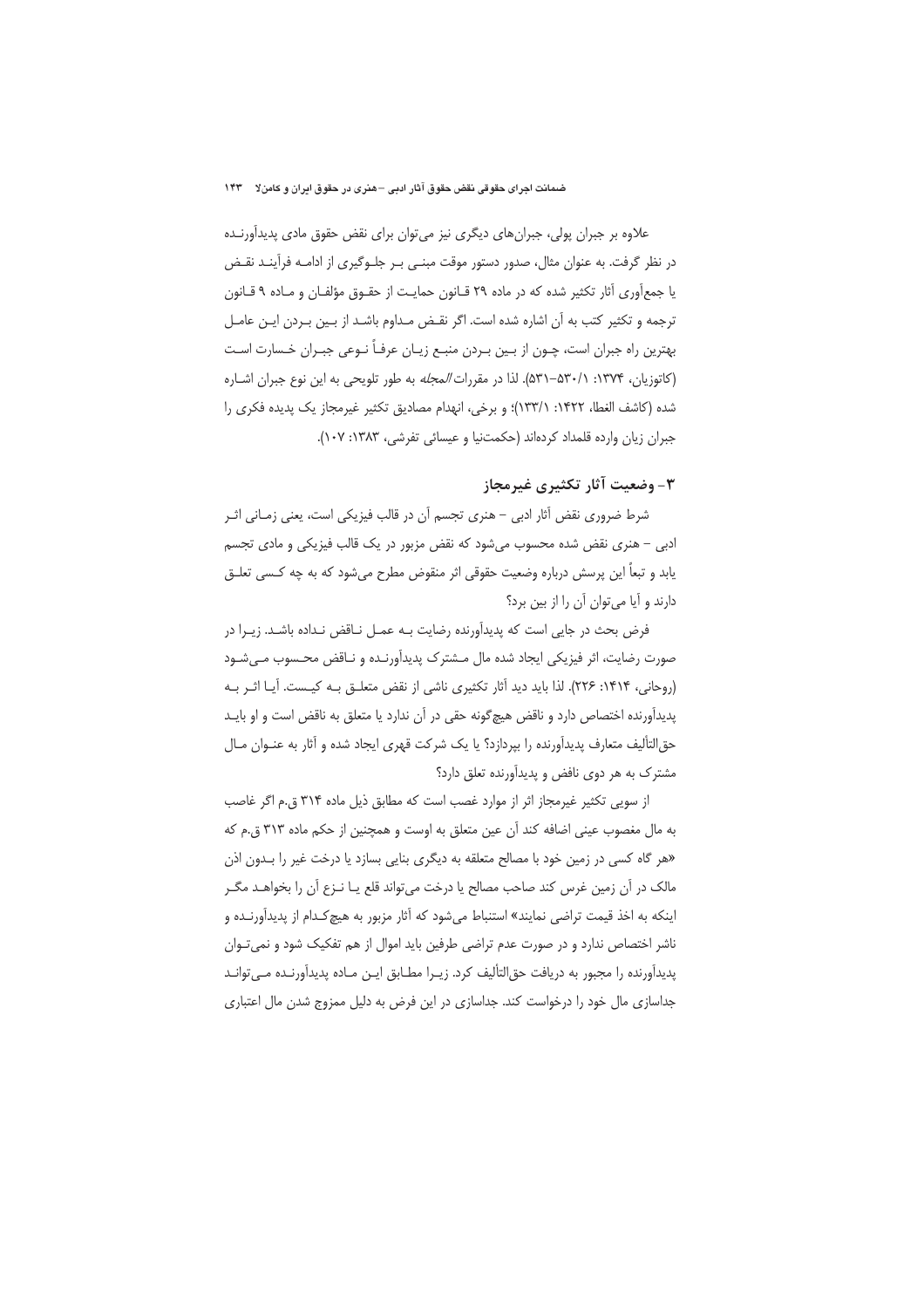و مادی با جداسازی دو مال مادی متفاوت است. ممکن است گفته شود با از بین بردن آثار تکثیری ناشی از نقض می توان دو مال را از هم جدا کرد، ولی این راهکار قابل قبول نیست. زیـرا ایـن کـار موجب ورود ضرر به ناقض است و مطابق اصول حقوقی نمی توان برای جبران زیان دیده به زیان کار خسارت وارد كرد (كاشف الغطاء، ييشين: ١۴٢) و (1023 : Bently & Sherman, 2001:). افزون بر این، هر چند ادله احترام عمل شامل عمل ناقض نمیشود ولی ادله حرمت مال شـامل مال او می شود و نمی توان اثر تکثیر شده را از بین برد؛ به این دلیل که موجب تلف مال محتـرم می شود. جمع ادله که اقتضای حمایت از دو حق دارد، یعنی، حمایت از حـق دارنـده اثـر و حـق مالکیت ناقض نسبت به قالبی که اثر در آن مجسم شده در این است کـه اثـر فروختـه شـود و قیمت اموال ناقض از آن برداشته، به او پرداخت شود و بقیه به عنوان جبران خسارت ناشی از تکثیر غیرمجاز به پدیدآورنده پرداخت شود، همان گونه که بعضی غاصبی را که اقدام به رنگ آمیزی مـال مغصوب كرده، به نسبت قيمت رنگ شـريک دانـستهانـد (ابـن ادريـس الحلـي، پيـشين: ۴۸۱/۲). به هر حال اگر طرفین درباره اثر تکثیرشده به توافق نرسند، اقتضای ادله و مواد قـانونی در ایـن است كه الزام به فروش شوند و ثمن آن به نسبت قيمـت قالـب اثـر و خـود اثـر بـين نــاقض و يديدأورنده تقسيم شود.

## ۴- ملاک تعیین خسارت

مهمترین موضوع در جبران خسارت نقض آثار ادبی – هنری، معیـار ارزیـابی زیـان اسـت. چون در این آثار که توسط دیگری مورد بهرهبرداری قرار گرفته، از یک سو مال پدیدآورنده تلف شده و از سوی دیگر ناقض از آن استفاده و بهرهبرداری کرده که تفکیک چنین امری و ارزیـابی خسارت وارده كار سادهاى نيست.

لذا توجه به عرف بازار از اهميت زيادي برخوردار است. زيرا افراد طبق آن به مديريت امـور اقتصادی خود میپردازند. در عرف بازار آثار ادبی – هنری معمولاً با سـه عامــل نــوعی بــه ایــن موضوع توجه می شود. نخست، تنوع حقوق قابل استفاده پدیدآورنده است، چون او سعی دارد بـه گونهای قرارداد منعقد کند که حداکثر حقوق او حفظ شود. دوم، مدت قرارداد است که با توجه به مدت حمایت از آثار تنظیم می شود. سوم، سنجش وضعیت اثر در بـازار اسـت کـه شـناخت آمـار مخاطب، محدوده جغرافیایی و زمان انتشار اثر از مهمترین عناصر هستند.

از آنجا که غالباً پدیدآورنده حقوق خود را از طریق قرارداد واگذار میکند، میتوان این سـه عامل را در تعیین خسارت مؤثر دانست چون، گاه بحث از میزان مالی است که توسط ناقض تلف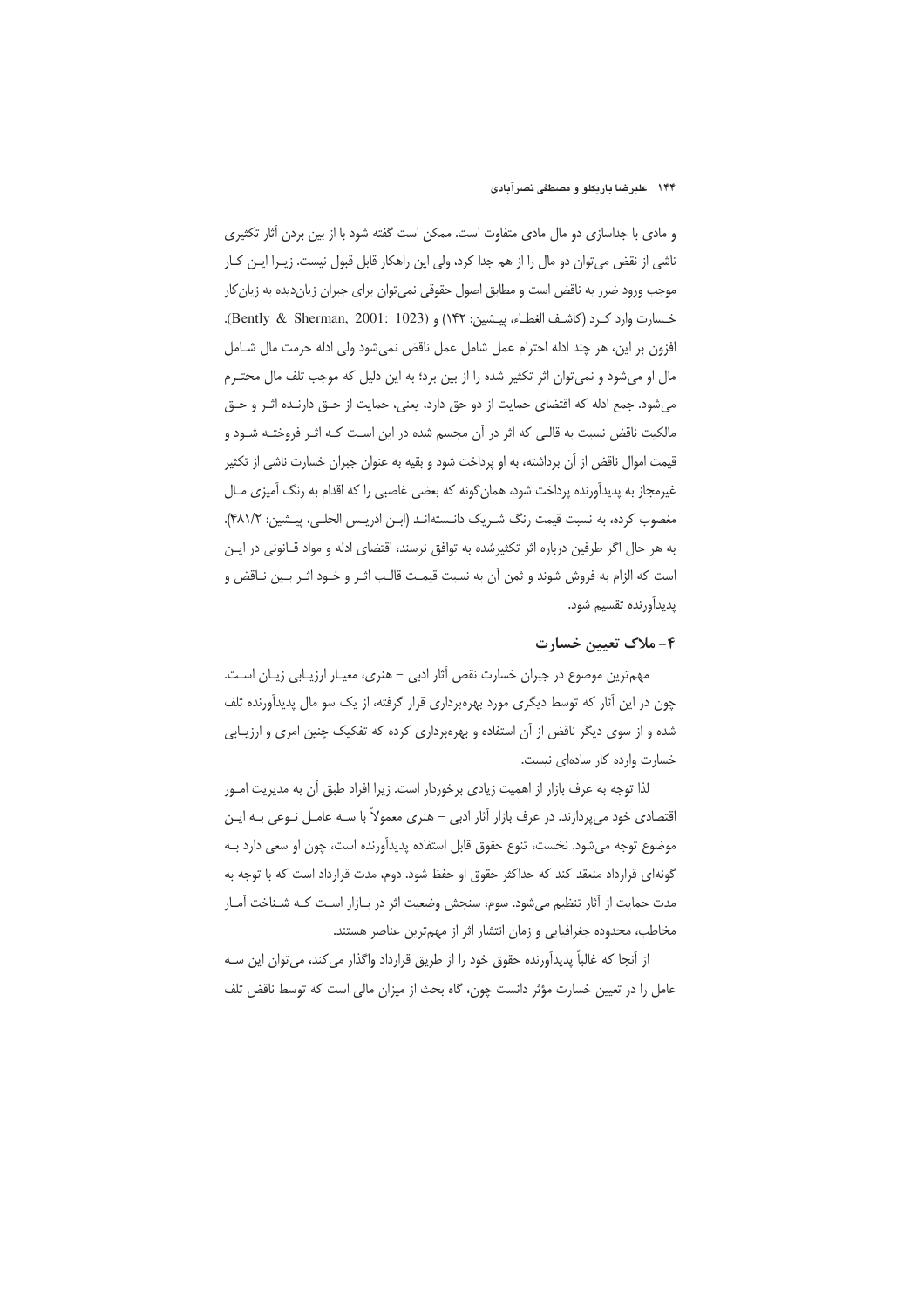شده، گاه بحث از فوت منافعي است كه با نقض، پديدآورنده از آن محروم شـده و گـاه بحـث از مقدار سودی است که ناقض از نقض اثر به دست آورده است. با توجه به ایـن عوامـل، در نظـام حقوقی کامنٍ لا، سه ملاک یعنی حق امتیاز متعـارف، ٰ منــافع از دســت رفتــه ٔ خواهــان و منــافع تحصیل شده<sup>۳</sup> خوانده برای محاسبه زیان مطرح شده که بررسی میشود.

# ۴ - ۱ - حق امتیاز متعارف

در کامنٍ لا گاهی منشأ حق امتیاز قرارداد است که به حق امتیاز معین تعبیر میشود ٌ. در این حالت، حق امتیاز مبلغ پولی است که در ازای هر نسخه اثر فروخته شده به صـاحب حق بايد يرداخت گردد (Blair and Cotter, 2005: 24). گاه حق امتيـاز ناشـي از حكـم قانون است و آن موردی است که بر اساس مجوز قانونی و بدون اجازه صاحب حق، از اثـر بهرهبرداری شده، اما چون اعطای مجوز قانونی به معنی استفاده مجـانی از حــق نیــست، استفاده کننده باید بهای آن را بیردازد. صورت سوم موردی است که شخص حق دیگری را نقض کرده و برای جبران خسارت ناشی از نقض، دادگاه به میزان حق امتیاز متعارف مبلغی را تعيين مي كند (Ibid).

به عقیده برخی، وجه پرداخت حق امتیاز این است که گویی پدیدآورنده مجوز بهرهبرداری از اثر را به خوانده پیشنهاد داده ولی او آن را نپذیرفته و اقدام به نقـض حقـوق کـرد اسـت. لـذا خسارت پرداختی به پدیدآورنده بـر مبنـای حـق امتیـازی اسـت کـه پـیش از نقـض، از نـاقض درخواست كرده بود (Bainbridge, 2009: 179). اما به نظر مى رسد چون دارنـده از اثـر خـود استفاده اقتصادی می کند، در این موارد دادن معادل ارزش اقتصادی اثر تکثیری جهت حمایت از پدیدآورنده لازم است تا حمایت قانونی از حق شود. تعیین حق امتیاز متعارف بر اساس عواملی از قبیل رویههای موجود، نظرات کارشناسان و احتمال سودآوری اثر است که مشخص می شود یک منتقل|ليه مختار حاضر به پرداخت چه مبلغ حق امتياز بوده كه به همان مقـدار نــاقض الـزام بــه برداخت می شود (Bently and Sherman, 2001: 1025).

برخي معتقدند حق امتياز متعارف پرداخت غرامت است. زيرا بابت جبران خسارت وارده بـه دارنده حق مالکیت فکری پرداخت میشود و آن هنگامی موضوع حکم قرار می گیرد که خواهان

- 1. Reasonable royalty
- 2. Lost profits
- 3. Account of profits
- 4. Established royalty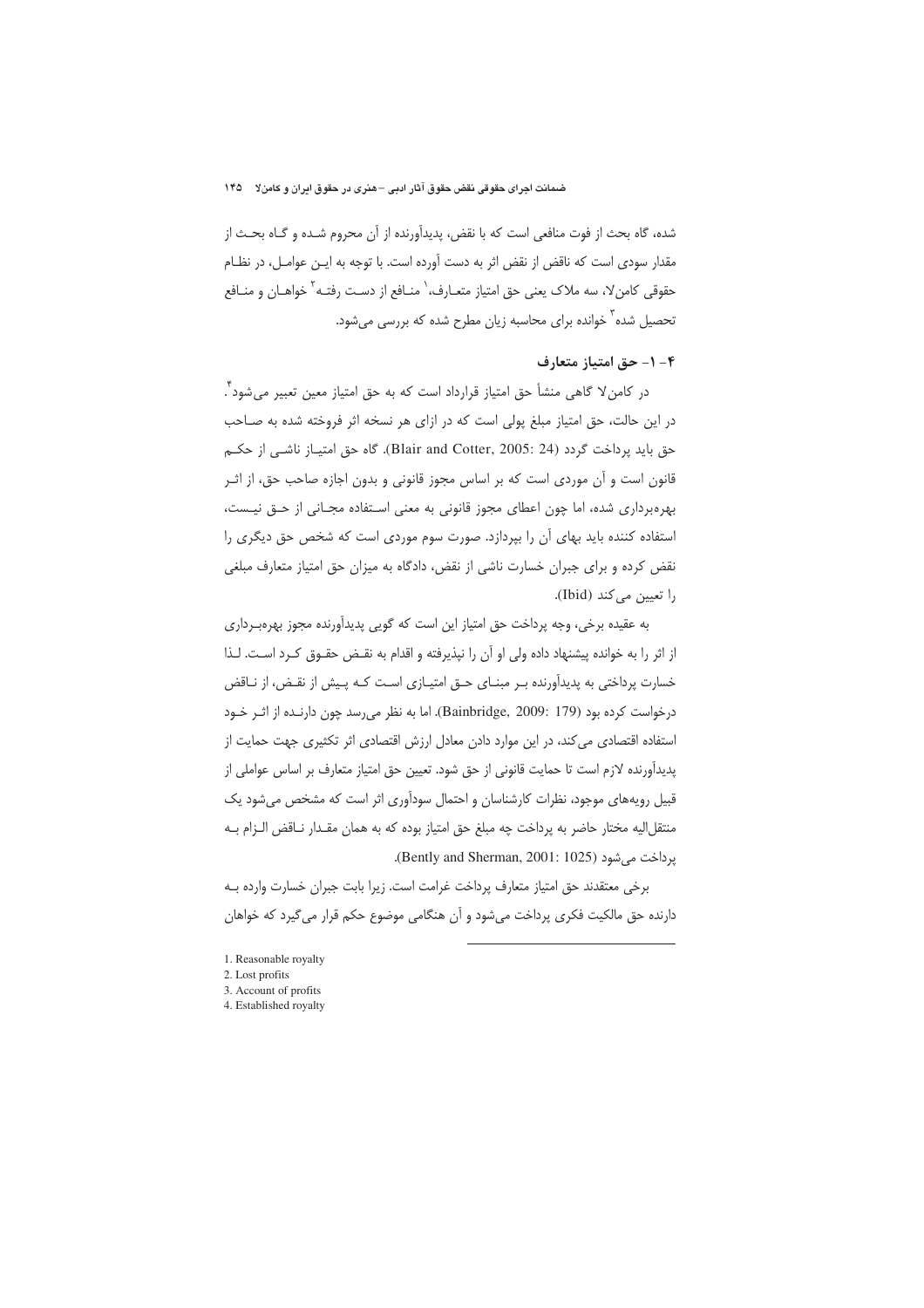امکان اثبات میزان خسارت را نداشته است. حق امتیاز متعارف در مواردی قابل مطالبه است ک در اثر نقض، پدیدآورنده فرصت کسب حق امتیاز را از دست داده باشد.

برخی حق امتیاز متعارف را استرداد دارایی بلاجهت خوانده دانستهانـد. بــه ایــن معنــی کــه آن حاكي از سود تحصيل شده خوانده در استفاده (نقض) از اثر مي باشد (Spence, 2007: 33)؛ و خوانده با پرداخت حق امتیـاز متعـارف دارایـی تحـصیل شـده بـلاجهـت را اعـاده مـی نمایـد (Gain, 2002: 112). این نظر صحیح نیست. زیرا حق امتیـاز متعـارف حتـی در شـرایطی کـه ناقض از حق دارنده اثر فكرى هيچ سود واقعى تحصيل نكرده باشد، قابل مطالبه است. لـذا حـق امتیاز متعارف ماهیتی مستقل و مبتنی بر تقویم بازاری حق نقض شده است (Spence, op. cit: 33).

در حقوق ایران اگر چه حق امتیاز در عرف بازار رایج است ولی در ادبیـات حقـوقی تعریـف نشده و این ممکن است مانع صدور حکم به آن شود. ولی اجرتالمثل همانند حق امتیاز متعارف است. زیرا اجرتالمثل، عوض بازاری منافعی است که شخص ضامن باید به ازای منافع استیفاء یا تلف شده به مالک بپردازد. در واقع با پرداخت اجرتالمثل در چنسین مواردی زیـان وارده بـه مالک جبران می شود. با بررسی مواد قانونی، مشخص می شود که اجرتالمثل اختصاص به یک مورد خاص ندارد و در هر موردی قابل مطالبه است.

لذا زمانی که ناقض بدون مجوز، اثر فکری را مورد استفاده قرار دهد، پدیدآورنده مـیتوانـد بر اساس ماده ۳۳۷ ق.م اجرتالمثل آن را مطالبه کند و مقدار آن مبلغی است کـه دیگـران بـه طور نوعی برای استفاده اثر فکری، حاضر به پرداخت آن بودند. بنابراین، با توجه بـه اینکـه هـر یک از ضابطه حق امتیاز متعارف و اجرتالمثل بر معیار نوعی و نه شخصی استوار هستند و نیـز هر دو جنبه جبرانی دارند، می توان آنها را تا حدودی دارای کارکرد مشابه دانست

## ۴ - ۲ - منافع از دست رفته

ممكن است پديدآورنده شرايطي را اثبات نمايد كه مي¤وانـست بـيش از مبلـغ حــق امتيــاز از فروش اثر خود کسب منفعت کند. در این صورت میتوان از روش منـافع از دسـت رفتـه خواهـان، خسارت وارده به پدیدآورنده را تعیین کرد. طبق این ضابطه، مقدار خسارت از طریــق بـرآورد مقـدار منافعی است که در اثر نقض خوانده، پدیدآورنده از آن محروم شده است (Garner, 2004: 965).

برای استناد به این ضابطه خواهان باید اثبات نماید که اولاً، توانایی بهـرهبـرداری از اثـر را داشته است. برای اثبات این شرط باید قرائنی بر توانایی شخص بر ایـن کـار ارائـه شـود. مـثلاً پديدآورنده ثابت نمايد با توجه به ويژگي اين اثر و وجود تقاضا در بازار و نيز روابطي كه در برخي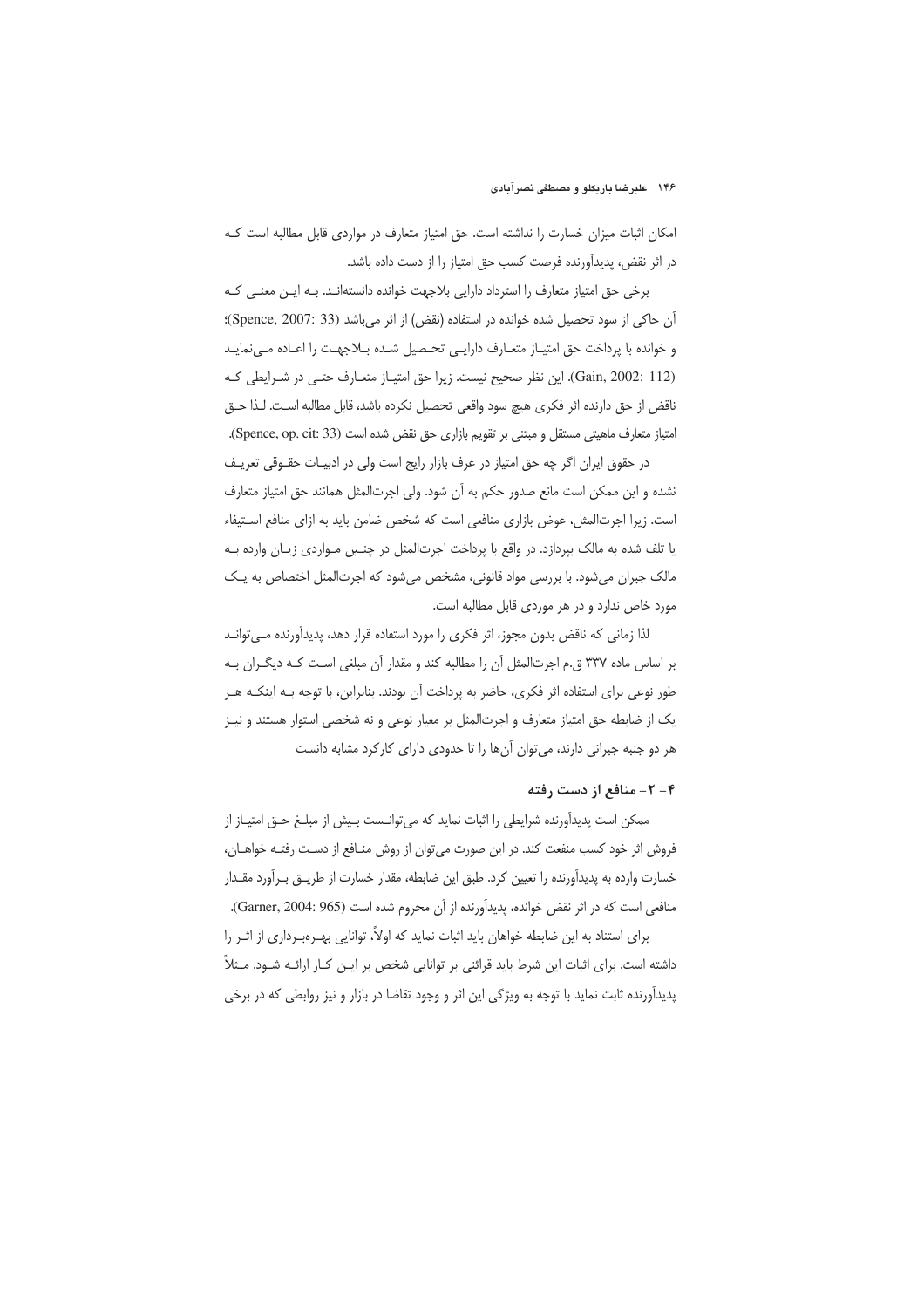از مجموعهها یا با اعتباری که در بازار دارد، می توانست اثر را بدون واگذاری نشر آن بـه قیمـت مورد ادعای خویش به دیگری به فروش برساند.

ثانیا، رابطه سببیت بین نقض و منافع از دست رفته را اثبات کند. اثبات این رابطه، مــشکل اساسی استناد به این ضابطه میباشد. زیرا خواهان باید نشان دهد که بـه دلیـل نقـض خوانـده، درآمد او از فروش اثر پایین آمده است (Bainbridge, 2009: 179). چون احراز رابطه سـببیت، مستلزم این است کـه پدیدآورنـده اثبـات کنـد کـه در صـورت عـدم وقـوع نقـض، او بیـشتر از فروشهاي واقعي ناقض، انجام مي داد.

ثالثاً، اثبات مستقيم بودن ضرر وارده است، چون خواهان خساراتي را ميïواند مطالبـه كنـد كه ناشي از نقض بوده و به طور متعارف قابل پيش بيني باشد تـا بـا ايـن معيـار ضـرر مـستقيم محسوب شود (Routledge, 2010: 139).

در حقوق ایران محاسبه خسارت از طریق میزان منافع از دست رفته خواهان بر این مبتنـی است که منافع فوت شده، منافع مسلم محسوب شود. در ماده ۴۹ قانون ثبت علائـم تجـاري و اختراعات مصوب ١٣١٠، به صراحت ضابطه منافع از دست رفتـه خواهـان، مـورد پـذيرش قـرار گرفته بود و چون علائم تجاری و اختراعات خصوصیتی نداشتند، در مالکیت ادبی – هنـری نیـز قابل استفاده بود. ولي تصويب قانون جديد ثبت اختراعات، طرحهاي صنعتي و علائم تجــاري در سال ۱۳۸۶، مشروعیت این ضابطه را مورد تردید قرار داد.

با این حال، منافعی که پدیدآورنده از آنها محروم گردیده از موارد زیان مـسلم اسـت کـه تحت تبصره ٢ ماده ۵۱۵ ق.آ.د.م قرار نمي گيرد و به استناد ماده ٣٢٠ ق.م و بند ٢ ماده ٩ قانون آيين دادرسي كيفري قابل مطالبه است. لذا، ماده ١٢١ پيش نويس لايحـه قـانون جـامع حقـوق مالكيت ادبي – هنري و حقوق مرتبط بيان مي دارد: «مبلغ خسارت بر اساس قواعد عمـومي... و نیز منافع مسلمی که دارنده حق از آن محروم شده است، تعییین خواهد شد». بنابراین، در حقـوق ايران نيز منافع فوت شده خواهان در نتيجه نقض، اگر حصول منــافع عرفــاً مــسلم باشــد، قابــل جبران مىباشد.

## ۴- ۳- منافع حاصله

گاهی شرایطی وجود دارد که سود ناشی از نقض برای ناقض بسیار بیشتر از مقدار خسارتی است که باید پرداخت کند که همین امر موجب اقدام به نقض میشود. از طرفی گـاهی شـرایط برای مطالبه منافع از دست رفته فراهم نیست و حق امتیاز متعارف نیز تمام خسارت صاحب حق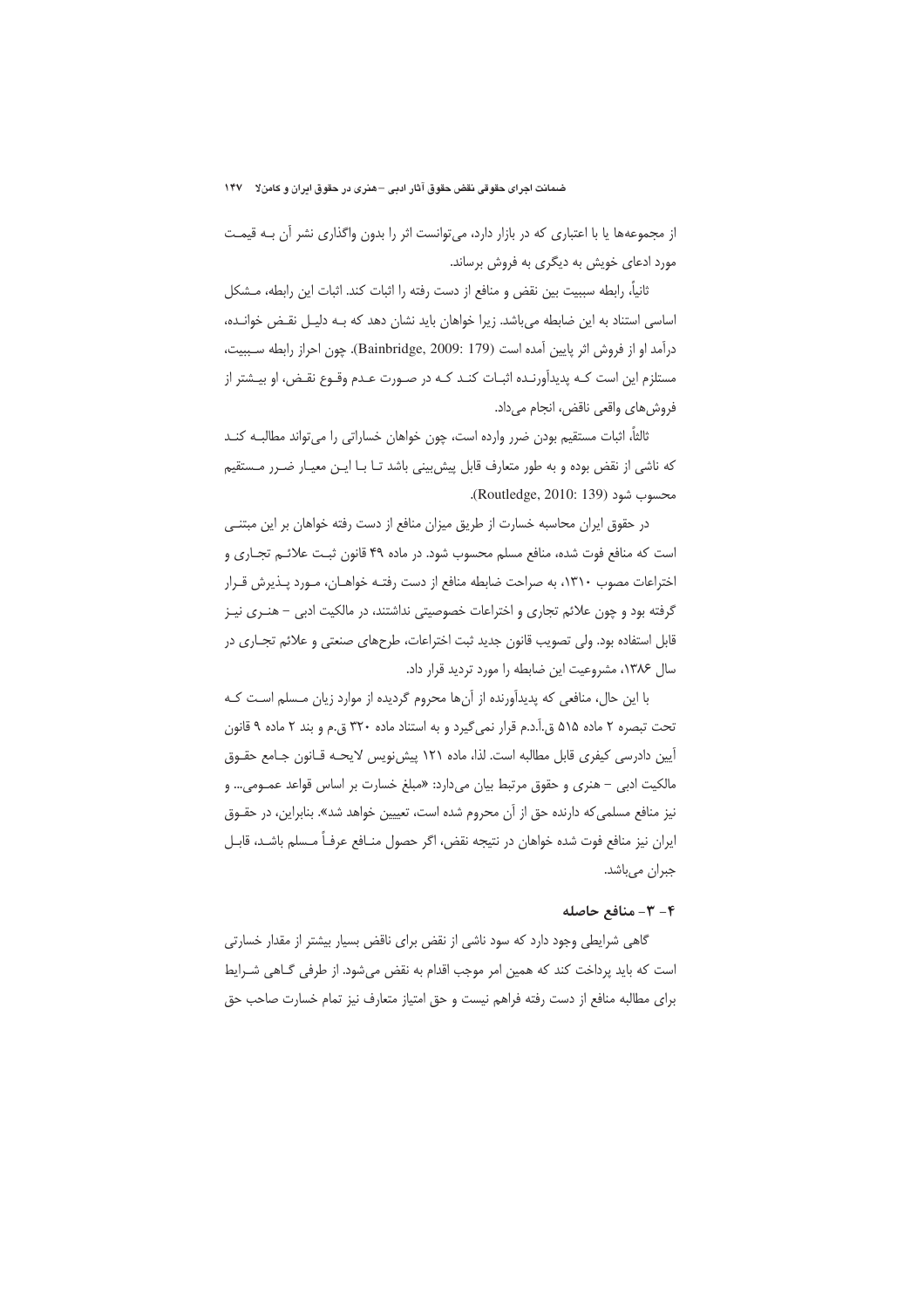را جبران نمی کند. لذا، ضابطه دیگری تحت عنوان سود حاصله توسـط نـاقض در اثـر نقـض در نظام كامن لا ارائه شده است.

مبنای این ضابطه، ممنوعیت دارا شدن بلاجهت است. زیرا ناقض حق مالکیت فکری دیگران از منافعی بهره برده که هیچ زحمتی برای آن نکشیده است. به همین دلیل در کشورهای تابع نظـام كامن لا اين روش جبران در كنار ساير روش ها مطـرح شـده (Burrows, 2011: 3)، كـه بـه آن استرداد<sup>\</sup> نیز گفته میشود. طبق این ضابطه، منافع حاصله توسـط نـاقض در اثـر نقـض بنــا بــه درخواست خواهان به او مسترد می گردد، چون کسی نباید بتواند از خطا و رفتار اشتباهش سـود ببرد يا به صورت ناعادلانه دارا شود (Alpin & Davis, 2009: 435).

جبران اعادهای بر اساس اصل دارا شدن بلاجهت به دو دسته تقسیم مـیشـود. نخـست، اعاده مالی است که ناعادلانه تحصیل شده که علت طرح دعوی، دارا شدن خوانـده بـه هزینـه خواهان می باشد. دوم، اعاده به خاطر ارتکاب خطا است که طرح دعوی به دلیل ارتکاب خطـای مدنی <sup>۲</sup>می باشد. در سال های اخیر به طور چشمگیری وجـوه تمـایز بـین ایـن دو نـوع بـه دلیـل ارتکاب خطا مورد توجه قرار گرفته است. در استرداد به دلیل دارا شدن ناعادلانـه، شخـصی کـه بدون سبب قانونی به هزینه دیگری دارا شده، بدون توجه به تقصیر، ملزم است به همان انـدازه به دیگری پرداخت نماید و لو حسن نیت نیز داشته باشد. به همین دلیل در حقوق کامن لا، دعوی مبتنی بر دارا شدن ناعادلانه، دعوی مسئولیت مدنی محسوب نمیشـود. در دعـوی اسـترداد بـه دلیل ارتکاب خطای مدنی توجه بر تحصیل ناعادلانه مال دیگـری نیـست، بلکـه چـون خوانـده مرتکب یک خطای مدنی علیه خواهان شده، باید منافعی را که از ایـن طریــق بـه دسـت آورده مسترد دارد. ضابطه محاسبه منافع تحصیل شده توسط ناقض مبتنی بر این دسـته از دارا شـدن ناعادلانه است. زیرا وجود تقصیر در اجرای این ضابطه ضروری است.

از طرفی، بر مبنای رویکرد اول، ناقض تنها باید اثری را که از پدیدآورنده به طور ناعادلانه تحصیل کرده نه منافع حاصله را برگرداند. لذا، در مواردی که بـر هـر دو رویکـرد امکـان طـرح دعوى وجود داشته باشد، انتخاب هر كدام نتايج مثبت و منفى خود را به دنبال دارد. مثلاً، اگر بر اساس قراردادی خواهان مبلغی پول به خوانده پرداخت و خوانده با همان پول و در اثر معامله بـا

<sup>1.</sup> Restitution

٢. خطا عبارت از نقض وظيفه قانوني يا نقض حق قانوني ديگران است و خطاي مدني، نقـض عهـد غيـرجزايـي از قبیل ضمان ناشی از نقض قرارداد، اعتماد، وظیفه قانونی و یا نقض در اجرای وظیفه عمومی است که بـه عنـوان موضوع اصلی یک دعوی مدنی تلقی شده است (Brayan A. Garner, op. cit: 1643).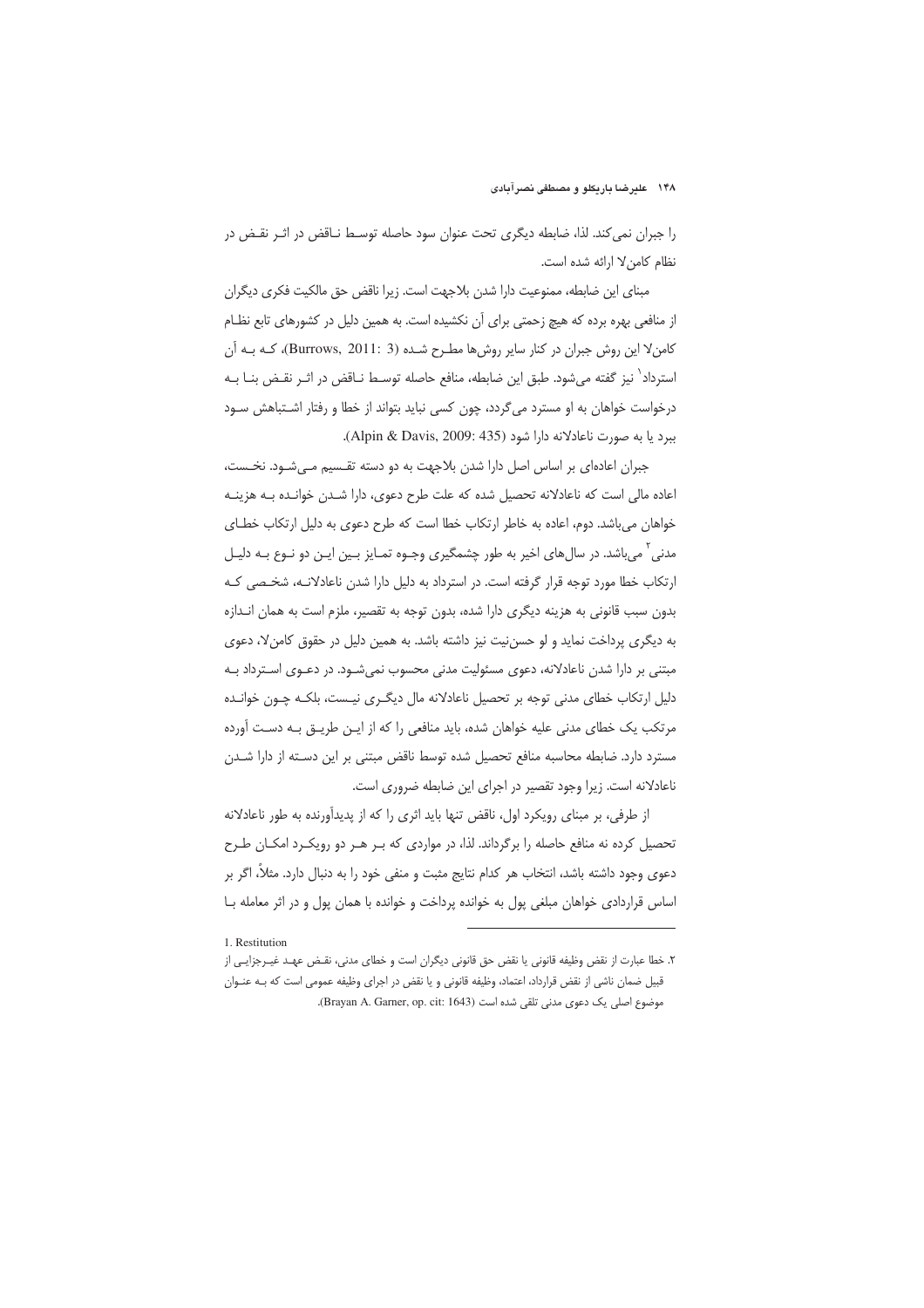اشخاص ثالث به عنوان نتيجه مستقيم قرارداد منافعي را كسب كند و بعد قرارداد توسط خوانـده نقض شود، دو علت برای جبران اعادهای وجود دارد که هر دو مبتنی بر اصل دارا شدن ناعادلانه است. نخست اینکه خواهان بخواهد پول را استرداد کند چون عوض به او تحویل داده نشده کـه این دعوی نوع اول است و خواهان تنها مستحق استرداد اصل مـال اسـت. دوم اینکـه خواهـان بخواهد، علاوه بر پول خود منافع حاصله توسط ناقض را نیز مطالبه کند که باید دعـوی خـود را بر اساس اعاده به دلیل ارتکاب خطا مطرح کند (Burrows, 2011: 627).

در ضابطه منافع حاصله توسط ناقض بايد به چند نكته توجه كـرد. اولاً، اگـر خوانـده آثـار گوناگونی را میفروشد که فقط یکی از آنها ناقض حق مالکیت ادبی – هنـری خواهـان اسـت، صرفاً بابت منافع حاصله از طريق فروش اثر مورد نقض ملزم به استرداد است. لذا اگر وجـود آن اثر موجب جلب افراد به فروشگاه او و خرید آثار دیگر شود منافع حاصله از فروش آن آثـار قابـل مطالبه نيست.

ثانياً، خواهان بايد سود تحصيل شده واقعي را مطالبه نمايد و نمي تواند سود مورد انتظار يــا بيشتر از مقدار سود حاصله را تقاضــا نمايــد (Davis, 2008: 14). همچنــين در محاسـبه سـود حاصله توسط ناقض، هزینهها و مخارج تولید اثر، هزینههای تأمین سرمایه و از ایـن قبیـل امـور بايد از سود حاصله كسر شود (Glick, Reymann, Hoffman, 2003: 329). زيرا اعباده تمبام سود به خواهان موجب میگردد که او نیز به طور ناعادلانه به هزینه خوانده دارا شود.

هر چند قوانین همه کشورهای تابع نظام حقوقی کامن لا به خواهان اجازه دادهاند که بر اساس هر یک از ضابطههای منافع از دست رفته خواهان و منافع تحصیل شـده نــاقض مطالبه خسارت نماید، لیکن در محاسبه آن تنها یکی از ضـوابط مـذکور مـورد حکـم قـرار می گیرد. لذا اگر خواهان هر دو ضابطه را درخواست کند و دادگاه حکم بـه اسـترداد منـافع تحصیل شده خوانده نماید، خسارتی که به خواهان تعلق می گیرد، خسارت اسمی خواهد بود .(Bainbridge, 2009: 184); (Burrows, 2011: 523)

اجرای ضابطه منافع حاصله بر اساس قاعده استفاده بلاجهت در حقوق ایران دشوار است. زیرا اگر چه این قاعده در دکترین حقوقی مسلم تلقی شده، اما در حقوق ایران شناسایی نـشده و بیشتر مواد قانونی مورد استناد مبتنی بر قواعد دیگر است. مثلاً، حکم ماده ۳۰۱ ق.م که شخص غیرمستحق را ملزم به استرداد مال دریافتی می کند مبتنی بر قاعده حرمت مال مسلم است کـه ماده ۳۰۳ ق.م نیز آن را تأیید می کند. لذا دریافت کننده را ضامن عین و منافع آن دانـسته اسـت،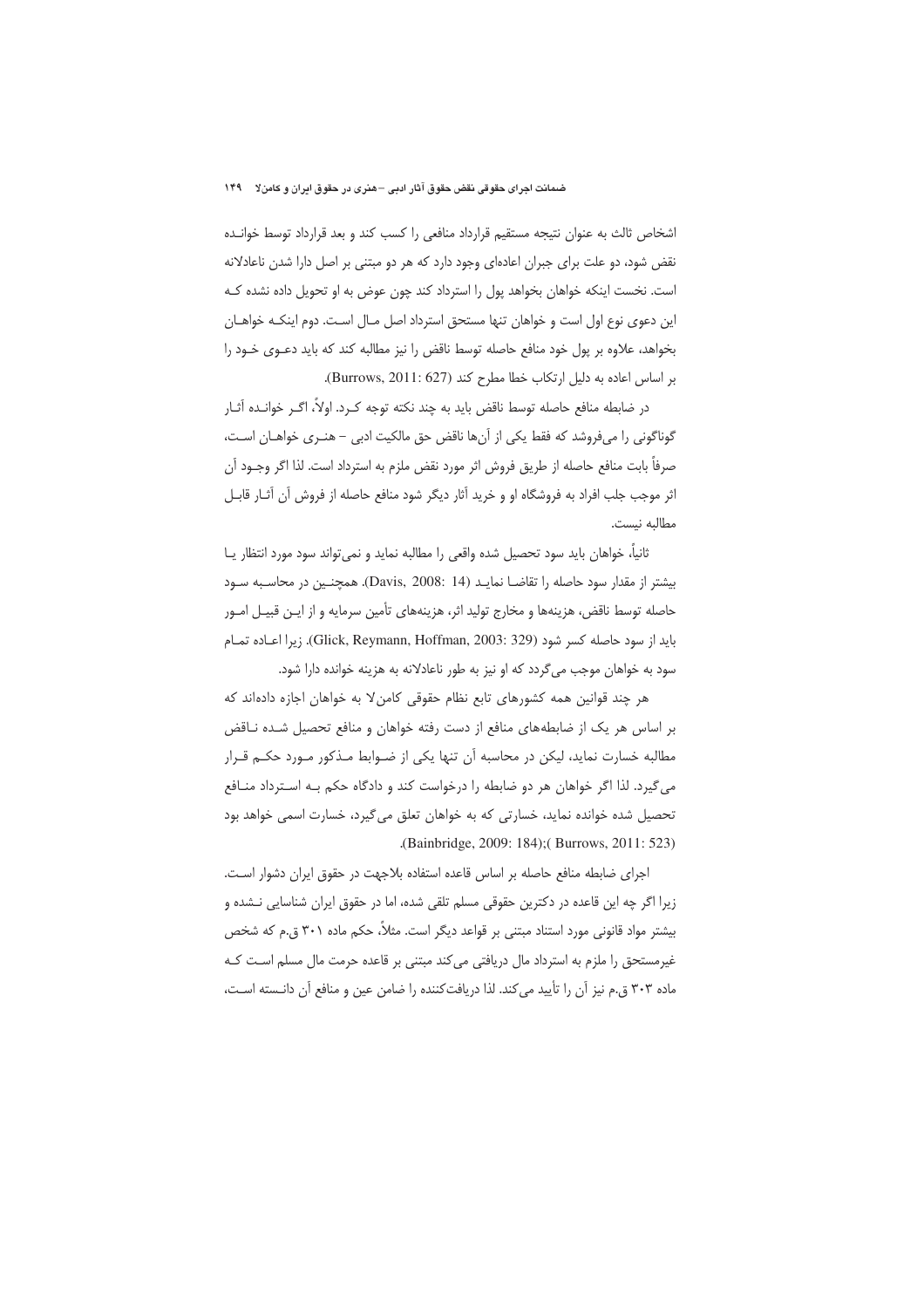اعم از اینکه عالم و یا جاهل به عدم استحقاق باشد. حکم ماده ۳۰۲ نیز که شخص اشتباه کننده را مستحق استرداد میداند، مبتنی بر قاعده سلطه است. زیرا کسی نیز که مال خود را بدون حق تسلیم کرده است، مشمول این قاعده خواهد بود، می تواند استرداد آن را مطالبه نماید.

حکم مواد ۳۳۶ و ۳۳۷ ق.م نیز مبتنی بر حرمت عمل و منافع مال مسلم است. زیرا مطابق این مواد اجرتالمثل انتفاع از عمل یا مال دیگری باید پرداخته شـود و ایـن حکـم بـا ضابطه حق امتیاز متعارف هماهنگی بیشتری دارد. شیوه دوم، اعمال قاعده دارا شدن بلاجهت نیز در حقوق ایران جریان نمی یابد. زیرا عناوینی چون خطای مدنی که اساس آن را تشکیل میدهند در حقوق ایران شناخته نشده و اگر مصادیق آن وجود داشته باشـند، چنـین ضـمانت اجرایی به دنبال ندارند.

با وجود این، می توان از طریق دیگری ضابطه سود تحـصیل شـده توسـط نـاقض را در حقوق ایران شناسایی کرد. زمانی که ناقض بدون اذن پدیدآورنده اقدام به تولید اثر مـی کنــد شاید بتوان او را وکیل فضولی دانست و بر همین اساس، مطالبه منافع حاصله از نقض توسط صاحب حق را تنفيذ اين عمل فضولي قرار داد. لذا برخي بهرهبـرداري غيـر مجـاز از حقــوق پدیدآورندگان را حرام و غصب و معاملات راجع به اموال فکری آنان را مصداق معامله فضولی دانستهاند (صانعي، ١٣٨۴: ۶١). پيامد نامطلوب اين روش اين است كـه اگـر نـاقض متحمـل ضرر شود باید آن را متوجه صاحب حق کرد. این نتیجه برخلاف روشی است کـه در حقـوق كامن لا پذيرفته شده است. زيرا ضابطه مذكور تنها سود تحصيل شده ناقض را در برمي گيرد و ضرري متوجه خواهان نمي شـود. همچنـين در صـورت تنفيـذ اقـدامات نـاقض، هزينـههـا و مخارجی که ناقض در تحصیل منافع حاصله متحمل شده، مربوط به خواهـان بـوده و بایـد از سود حاصله کسر شود.

دلیل دیگری که می توان به استناد آن منافع حاصله را استرداد کرد، قاعده تبعیت نفع از اصل و سرمایه است. به این معنی که منافع حاصل از هر مال متعلق به مالک آن است. ایـن قاعده در بسیاری از فروعات فقهی استفاده شده است (ر.ک: نجفی، ۱۳۹۴: ۳۶۵/۲۶). منافع مزبور، گاهی منافع طبیعی مثل شیر گوسفند و نمای حاصل از بـذر یـا درخـت اسـت و گاهی منافع معاملی مثل منافع مشروع حاصل از معامله بر روی مـال دیگـری اسـت. حـدیث عروه بارقی به نوعی بیانگر این قاعده است. مطابق این روایت، پیامبر اکرم (ص) یک دینار به عروه بارقی برای خرید یک گوسفند داد. او با آن پول یک گوسفند خرید و آن را به دو دینـار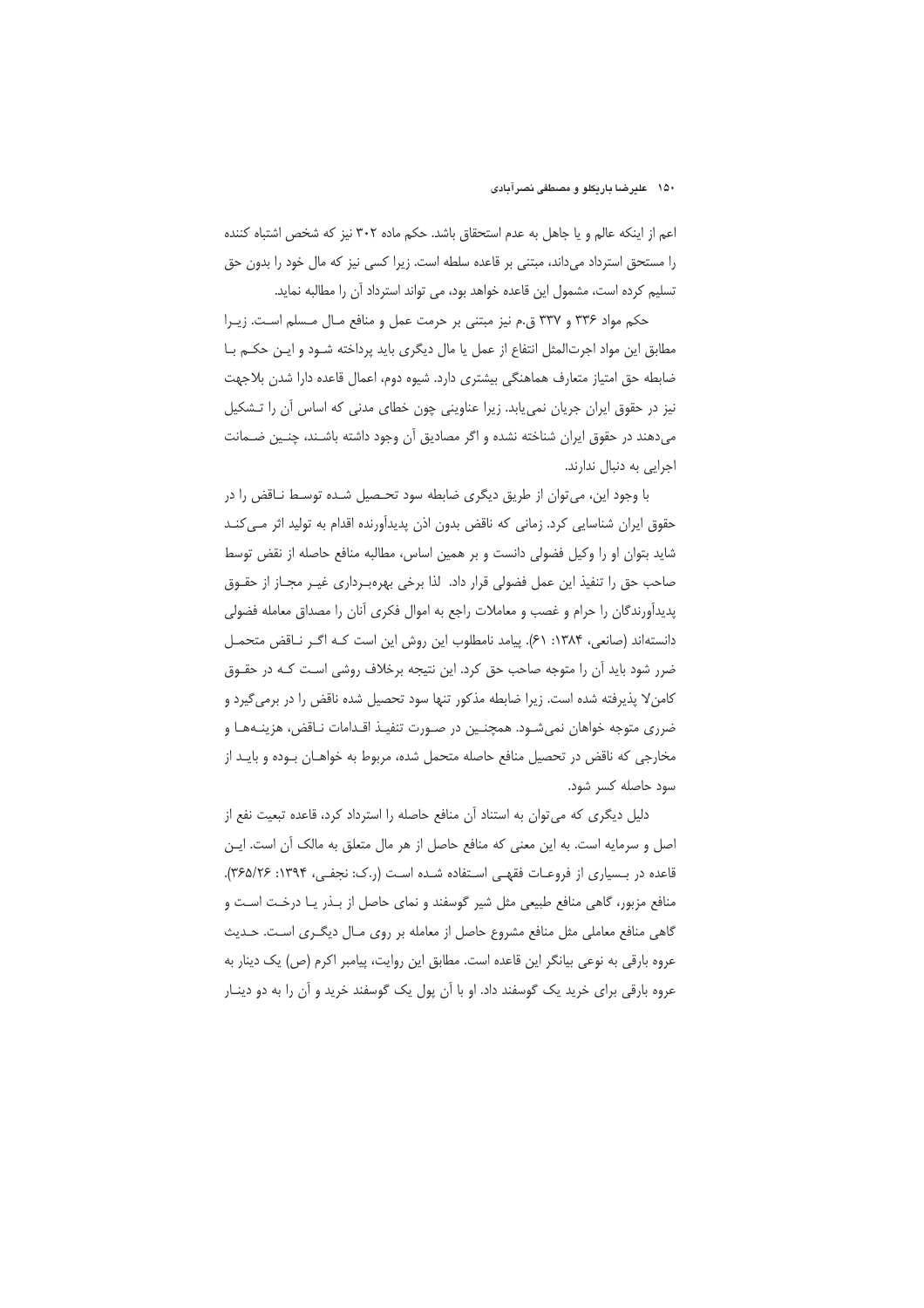فروخت و بعد از آن گوسفند دیگری به مبلغ یک دینار خرید و سپس یک گوسفند همـراه بـا یک دینار به حضرت تحویل داد که ایشان پس از اطلاع از ماجرا عمـل او را تحـسین فرمـود (انصاری، ۱۴۲۰: ۳۵۱/۳). از این روایت استفاده میشود که منافع معاملی مال هر شخص بـه او تعلق دارد و پیامبر اکرم (ص) نیز با قبول گوسفند و دینار در واقع منفعت حاصل از مال خود را دریافت کرد. آنچه فقیهان در احکام عقد مضاربه فاسد گفتهاند نیز میتواند دلیلی بر قاعـده تبعیت منفعت از مال باشد که اگر مضاربه باطل باشد و عامل، سرمایه را به تجارت اختصاص دهد و سود حاصل شود، تمام سود به مالک متعلق و عامل مستحق دریافت اجرتالمثل عمل می باشد (طباطبایی، ۱۴۲۲: ۷۷/۹). دلیل این حکم نیز روشن است، زیرا در باب مضاربه اذن مالک به انجام تجارت است که عامل را در منفعت و سود حاصل از مـال شـريک مـى کنـد و زمانی که این اذن صحیح و مشروع نباشد، گویی اذنی داده نشده و مطابق قاعده باید منفعت به طور كامل به مالك آن داده شود. بنابراین در حقوق ایران همچون نظام كامن لا، دو ضابطه حق امتیاز متعارف و منافع از دست رفته خواهان به عنوان ضابطه جبـران خـسارت محـسوب می شوند، هر چند ضابطه منافع حاصله توسط ناقض نیز بـا مبنـایی متفـاوت مـی توانـد مـورد استفاده قرار گیرد.

#### نتيجەگيرى

حقوق اخلاقی و مادی آثار ادبی – هنری از زمره حقوق پدیدآورنده است کـه نقـض آن در بسیاری از موارد موجب ورود زیان معنوی و مادی مےشود کـه بـرای جبـران آن مـیتـوان از ضمانت اجراهای مدنی مانند، قرار منع ادامه نقض، اعـاده وضـع سـابق و شـيوههـای اجتمـاعی جبران نام برد.

برخی از این روش ها در حقوق ایران و کامن لا مشترک است. اختلافی که میـان دو نظـام حقوقی مذکور وجود دارد، پیرامون جبران پولی خسارت در نقض حقوق اخلاقی است. از دیــدگاه حقوق كامن٧، حقوق اخلاقي اگر چه بُعد اقتصادي ندارند، ولي افراد از نظر قانون ملزم به رعايت آنها می باشند. لذا در صورت نقض این حقوق همچون نقض حقوق قانونی دیگر بایـد خـسارت پرداخت شود که این خسارت از نوع خسارت معمولی و میزان آن به صـلاحدید دادگـاه اسـت. از دیدگاه حقوق ایران، در نقض حقوق اخلاقی اگر چه اصل لزوم جبران خسارت حاکم است، ولـی با جبران پولی امکان پذیر نمی باشد. زیرا این حقوق عوض مالی ندارند و در ذمه قرار نمی گیرنـد،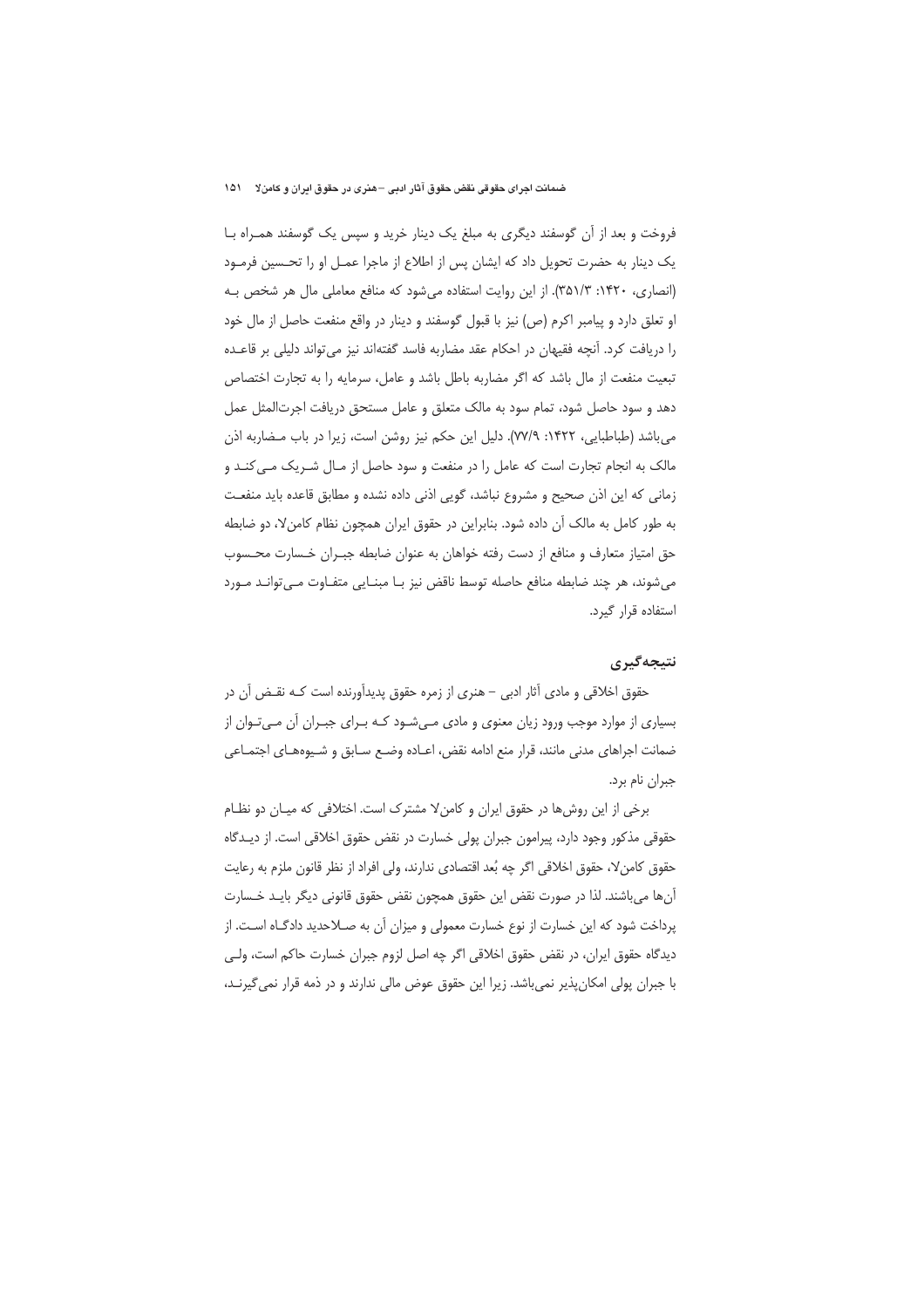البته با توجه به حرمت تكليفي نقض حقوق اخلاقي، مي توان از ادلـه تعزيـر اسـتفاده كـرد و بـه پرداخت مبلغي پول توسط ناقض به پديدآورنده حكم داد كه تنها جنبه جريمه دارد.

در جبران مالی نقض حقوق مادی سه ملاک برای ارزیابی خـسارت در حقــوق کــامنِ لا مطرح شده که دارنده حق می تواند هر یک از آنها را اعمال کند. نخست، ضابطه حق امتیـاز متعارف است که در حقوق ایران نیز می توان از نهاد اجرتالمثل، که تا حدودی به حق امتیـاز متعارف شباهت دارد، استفاده كرد. دوم، ضابطه منافع از دست رفتـه اسـت كـه خواهـان در صورت اثبات شرایطی می تواند از آن استفاده کند. این ضابطه نیز در حقوق ایران بـر اسـاس ماده ٣٢٠ ق.م قابل اعمال است. سوم، ضابطه منافع حاصله توسط ناقض است كه در حقـوق كامن لا بر اساس نهاد دارا شدن ناعادلانه قابل مطالبه است، اما در حقوق ايران براي مطالبـه منافع حاصله می توان از قاعده تبعیت منفعت از اصل یا عین که در مواد قانونی و متون فقهی شناسایی شده، استفاده کرد.

# منابع

## الف- فارسي

- ۱. انصاری، مسعود و طاهری، محمدعلـی؛ *دانـــشنامه حقـــوق خـــصوصی*، انتــشارات محــراب&کـر، تهران، ۱۳۸۴.
	- ۲. باریکلو، علیرضا؛ *مسئولیت مدنی،* چاپ اول، تهران، میزان، ۱۳۸۵.
- حكمتنيا، محمود و عيسائي تفرشي، محمد؛ « مسئوليت مدنى ناشى از اضرار بـه مالكيـت  $\cdot$ . $\mathsf{r}$ فكرى»، نامه مفيد، سال دهم، ١٣٨٣، شماره ۴۳.
	- ۴. مصانعی، یوسف؛ *استفتاآت قضایی، نشر میزان*، تهران، ۱۳۸۴.
	- ۵. درمیک، حسن؛ **ح***قوق مسئولیت مدنی و جبرانها***،** انتشارات خرسندی، تهران، ۱۳۸۷.
		- ۶ كاتوزيان، ناصر؛ *الزامهاي خارج از قرارداد*، تهران، انتشارات دانشگاه تهران، ۱۳۷۴.

#### ب- عرب*ی*

- ٧. آل عصفور، حسين؛ *تتمة الحدائق الناظره*، مؤسسة النشر الاسلامي، قم، ١۴١٠ ه.ق.
- ٨. انصارى، مرتضى؛ *كتاب المكاسب***،** المؤتمر العالمي لشيخ الانصارى، قم، ١۴٢٠ ه.ق.
- ۹. حرعاملي، محمد بن حسن؛ *وسائل الشيعة*، مؤسسة آل البيت لاحياء التراث، قم، ۱۴۱۴ ه.ق.
	- ١٠. الحلي، محمد بن ادريس؛ *السرائر*، مؤسسة النشر الاسلامي، قم، ١۴١٠ ه.ق.
	- ١١. الروحاني، السيد محمدصادق؛ *المسائل المستحدثة*، مؤسسة دار الكتاب، قم، ١۴١۴ م.ق.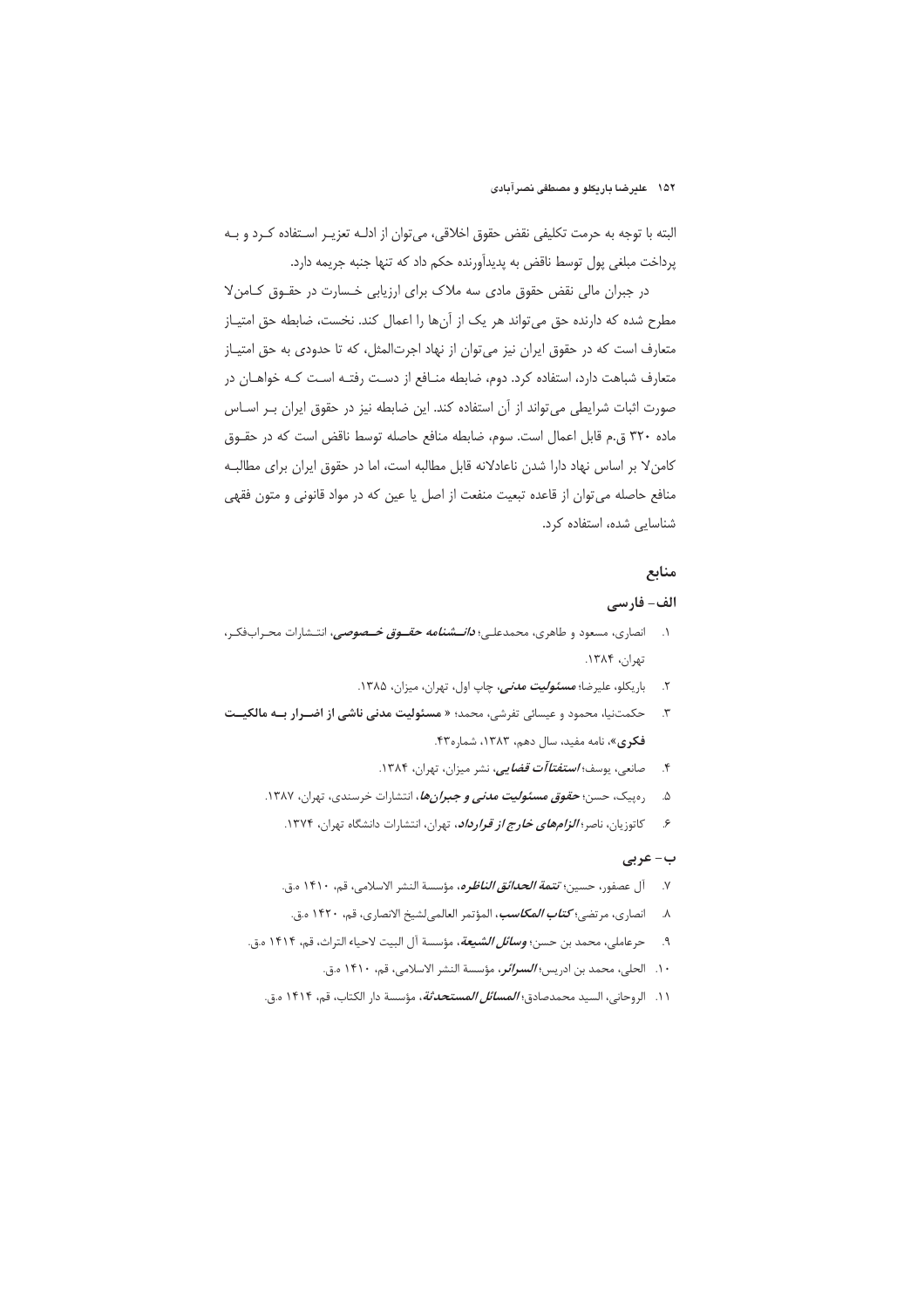- ١٢. الشريعة الاصفهاني، فتحالله؛ *قاعدة لاضرر*، مؤسسة النشر الاسلامي، قم، بي¤ا.
- ١٣. طباطبايي، سيد علي؛ *رياض المسائل***،** مؤسسة النشر الاسلامي، قم، ١۴٢٢ه.ق.
- ١۴. كاشفالغطاء، محمدحسين؛ تحريـــر *المجلـــة*، المجمـع العــالميللتقريـب بــين المــذاهب الاســلامية، قم، ۱۴۲۲ ه.ق.
- ۱۵. المحمودي، محمدبــاقر؛ *نـهـــج/لــــسعادة فــــى مــــستدرك نهـــج/لبلاغـــة***، مؤســسة التــضامن الفكــرى،** ب وت، ۱۳۸۵ ه.ق.
- ۱۶. منتظــري، حــسين علــي؛ **در***اســــات فـــــ<sub>ي</sub> ولا يــــة الغقيـــــه و فقـــــه الدولــــة الاســــلامية،* المركز العالمي للدراسات الاسلامية، قم، ١۴٠٩ ه.ق.
- ١٧. النجفـي، محمــدحــسن؛ **جــــو/هر** *الكـــلام***،** تحقيــق، الــشيخ علــى الآخونــدى، دارالكتـب الاســلامية، تهران، ۱۳۹۴ ه.ق.

#### ج- لاتين

- 18. Ashworth, Allan; 2013, *CONTRACTUAL PROCEDURES***,** Routledge.
- 19. Bainbridge, David I; 2009, *Intellectual Property*, Pearson Longman.
- 20. Barker, David & Colin, Padfield; 1998, *Law Made Simple*, Planta Tree.
- 21. Bently, Lionel & Brad, Sherman; 2001, *Intellectual Property Law*, Oxford.
- 22. Blackstone, William; 1825, *Commentaries on the laws of England*, John Taylor Coleridge (ed ), Oxford Univercity.
- 23. Blair, Roger D. and Thomas F. Cotter; 2005, *Intellectual Property Economic and Legal Dimensions of Rights and Remedies*, Cambridge Univercity Press, New York.
- 24. Burrows, Andrew; 2011, **The Law of Restitution**, Oxford Univercity Press, New York.
- 25. Davis, Jeniffer, 2008, *Intellectual Property Law*, Oxford Univercity Press, New York.
- 26. Dobbs, Dan B; 1993, *Law of Remedies: Damages, Equity, Restitution*, West Pub. Co.
- 27. Fischer, James M; 1999, *Understanding remedies*, M. Bender.
- 28. Edelman, Gain J; 2002, *Based Damages: Contract, Tort, Equity and Intellectual Property*, Oxford.
- 29. Garner, Brayan A; 2004, **Black's Law Dictionary**, US: Thomson Buisness.
- 30. Glick Mark A, Lara A. Reymann, Richard Hoffman; 2003, *Intellectual Property Damages*, John Wiley & Sons, New Jersey.
- 31. Laycock, Douglas; 2010, *Modern American Remedies: cases and materials*, Aspen Publishers.